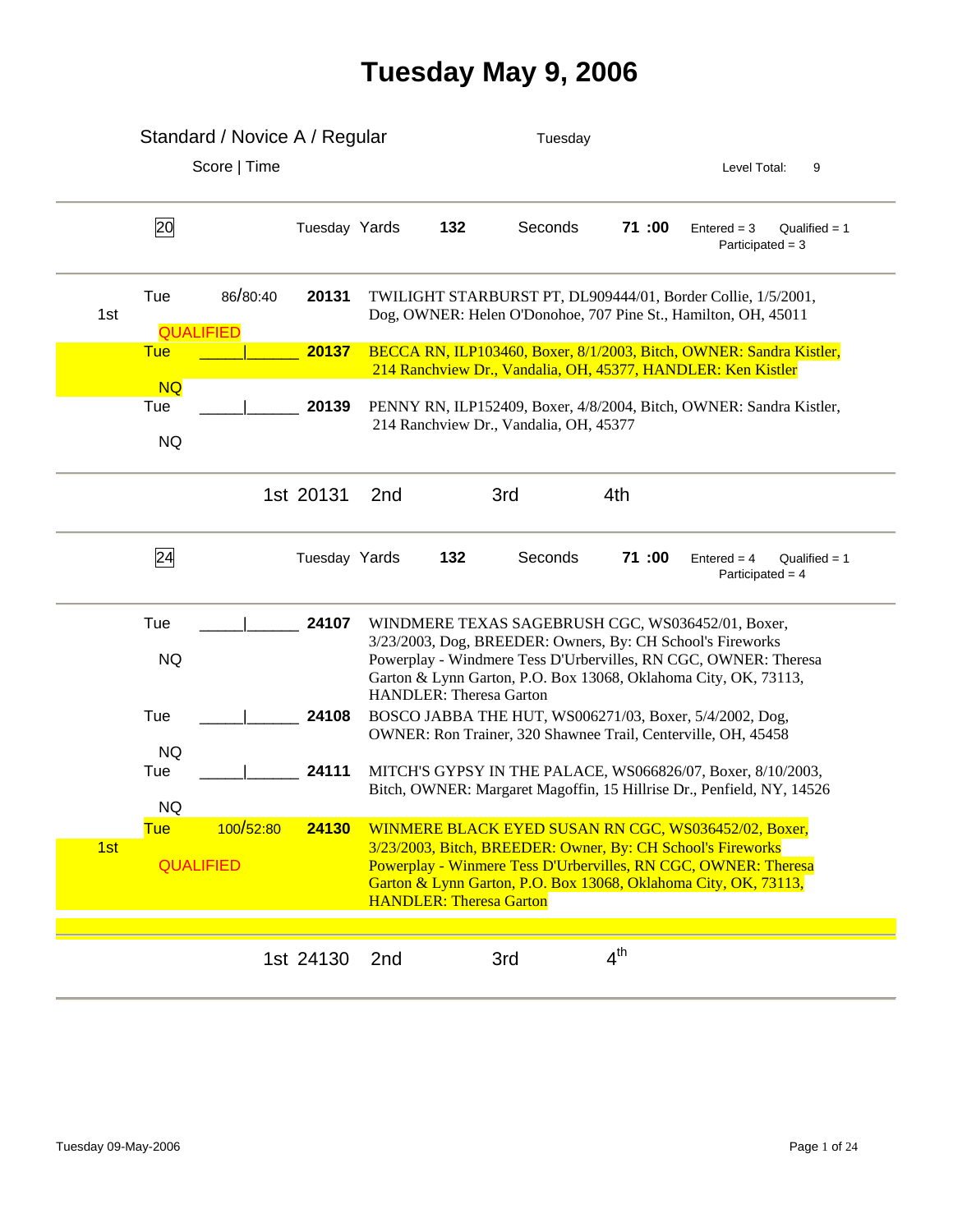Standard / Novice B / Regular Tuesday

|     | 20                      |           | Tuesday Yards |             | 132                   | Seconds                                                                                                                                                                                                         | 71:00 | $Entered = 9$<br>Participated = $8$ | Qualified $= 2$ |
|-----|-------------------------|-----------|---------------|-------------|-----------------------|-----------------------------------------------------------------------------------------------------------------------------------------------------------------------------------------------------------------|-------|-------------------------------------|-----------------|
|     | Tue                     |           | 20102         |             |                       | ALERISSA CHOPIN'S FANTASIA, WS090969/05, Boxer, 6/19/2004,                                                                                                                                                      |       |                                     |                 |
|     | <b>NQ</b>               |           |               |             |                       | Bitch, OWNER: Rebecca & Charles Kunz, 12454 100th Ave., Davenport,<br>IA, 52804-9046, HANDLER: Rebecca Kunz                                                                                                     |       |                                     |                 |
|     | <b>Tue</b>              | 100/71:00 | 20103         |             |                       | CH BLUE COLLAR'S STARSHIP MERCURY, WS035473/05, Boxer,                                                                                                                                                          |       |                                     |                 |
| 1st |                         |           |               |             |                       | 4/13/2003, Bitch, OWNER: Kerry Rogers, 131 Casa Loma Cir.,                                                                                                                                                      |       |                                     |                 |
|     | <b>QUALIFIED</b><br>Tue |           | 20134         |             | Georgetown, TX, 78628 | GOLD MEDAL'S CARBON COPY, WS099611/01, Boxer, 7/23/2004,                                                                                                                                                        |       |                                     |                 |
|     |                         |           |               |             |                       | Bitch, OWNER: Valerie J. Rosenblum, 398 Slow Draw Dr., Valparaiso,                                                                                                                                              |       |                                     |                 |
|     | <b>NQ</b>               |           |               |             |                       | IN, 46383, HANDLER: Valerie Rosenblum                                                                                                                                                                           |       |                                     |                 |
|     | Tue                     | 85/59:66  | 20142         |             |                       | FOURMILE RED RYDER, DN053123/05, Australian Shepherd,                                                                                                                                                           |       |                                     |                 |
| 2nd | <b>QUALIFIED</b>        |           |               |             |                       | 11/28/2003, Dog, OWNER: Steve & Nancy Petree, 9483 Gregg Dr., West<br>Chester, OH, 45069, HANDLER: Steve Petree                                                                                                 |       |                                     |                 |
|     | Tue                     |           | 20143         |             |                       | WILLOW WOOD'S FAITH, WS032575/01, Boxer, 2/25/2003, Bitch,                                                                                                                                                      |       |                                     |                 |
|     |                         |           |               |             |                       | OWNER: Rebecca & Charles Kunz, 12454 100th Ave., Davenport, IA,                                                                                                                                                 |       |                                     |                 |
|     | <b>NQ</b><br>Tue        |           | 20146         |             |                       | 52804-9046, HANDLER: Rebecca Kunz<br>SUNCHASE'S LITTLE BLACK DRESS RN, WS069670/06, Boxer,                                                                                                                      |       |                                     |                 |
|     |                         |           |               |             |                       | 11/20/2003, Bitch, OWNER: Tracy L. Hendrickson & Rhoda Goselin, 4412                                                                                                                                            |       |                                     |                 |
|     | <b>NQ</b>               |           |               |             |                       | W. Kent Circle, Broken Arrow, OK, 74012, HANDLER: Tracy L.                                                                                                                                                      |       |                                     |                 |
|     |                         |           |               | Hendrickson |                       |                                                                                                                                                                                                                 |       |                                     |                 |
|     | Tue                     |           | 20148         |             |                       | CH BARGARY'S OUTRAGEOUS FORTUNE RN, WP967511/04,<br>Boxer, 3/4/2000, Bitch, OWNER: Barbara & Gary Wadge, 28496                                                                                                  |       |                                     |                 |
|     | Absent                  |           |               |             |                       | Patterson Dr., LaCombe, LA, 70445, HANDLER: Barbara Wadge                                                                                                                                                       |       |                                     |                 |
|     | Tue                     |           | 20149         |             |                       | BENCHMARK'S AURORA STAR, WR064897/02, Boxer, 4/1/2002,                                                                                                                                                          |       |                                     |                 |
|     | <b>NQ</b>               |           |               | Staley      |                       | Bitch, BREEDER: S. Hensley/S. Prillwitz/C. Burks, By: CH Higo's After 6<br>- Benchmark 'GD Golly Miss Molly, OWNER: Brenda Staley & Ellen<br>Ellerman, 355 N. Chesnut St., Monrovia, IN, 46157, HANDLER: Brenda |       |                                     |                 |
|     | Tue                     |           | 20150         |             |                       | ALERISSA HOPE'S HIGH FLYER, WS130943/01, Boxer, 4/21/2005,                                                                                                                                                      |       |                                     |                 |
|     |                         |           |               |             |                       | Bitch, OWNER: Rebecca & Charles Kunz, 12454 100th Ave., Davenport,                                                                                                                                              |       |                                     |                 |
|     | <b>NQ</b>               |           |               |             |                       | IA, 52804-9046, HANDLER: Rebecca Kun                                                                                                                                                                            |       |                                     |                 |
|     |                         |           | 1st 20103     |             | 2nd 20142             | 3rd                                                                                                                                                                                                             | 4th   |                                     |                 |
|     | 24                      |           | Tuesday Yards |             | 132                   | Seconds                                                                                                                                                                                                         | 71:00 | $Entered = 3$<br>Participated $=$ 3 | Qualified $= 0$ |
|     | Tue                     |           | 24121         |             |                       | GOLD MEDAL'S JAX OF ALL TRADES NAJ RN, WR064850/06,                                                                                                                                                             |       |                                     |                 |
|     |                         |           |               |             |                       | Boxer, 4/30/2002, Dog, OWNER: Ellen M Gruber, 227 Morris Drive, Niles,                                                                                                                                          |       |                                     |                 |
|     | <b>NQ</b><br>Tue        |           | 24131         |             | MI, 49120-8732        | CH CARISTEDA COOKIES 'N CREAM NAJ, HM637208/01, Saluki,                                                                                                                                                         |       |                                     |                 |
|     |                         |           |               |             |                       | 12/14/1995, Dog, OWNER: Claudia Davis & April Laslie, 3108 Frazee Rd.,                                                                                                                                          |       |                                     |                 |
|     | <b>NQ</b>               |           |               |             |                       | Somerville, OH, 45064, HANDLER: April Laslie                                                                                                                                                                    |       |                                     |                 |
|     | Tue                     |           | 24146         |             |                       | BENCHMARK'S BLACK MAGIC, WS131633/02, Boxer, 5/9/2005, Dog,                                                                                                                                                     |       |                                     |                 |
|     | <b>NQ</b>               |           |               |             |                       | OWNER: Brenda Staley, 355 N Chestnut St, Monrovia, IN, 46157                                                                                                                                                    |       |                                     |                 |
|     |                         | 1st       |               | 2nd         |                       | 3rd                                                                                                                                                                                                             | 4th   |                                     |                 |
|     | Tuesday 09-May-2006     |           |               |             |                       |                                                                                                                                                                                                                 |       |                                     | Page 2 of 24    |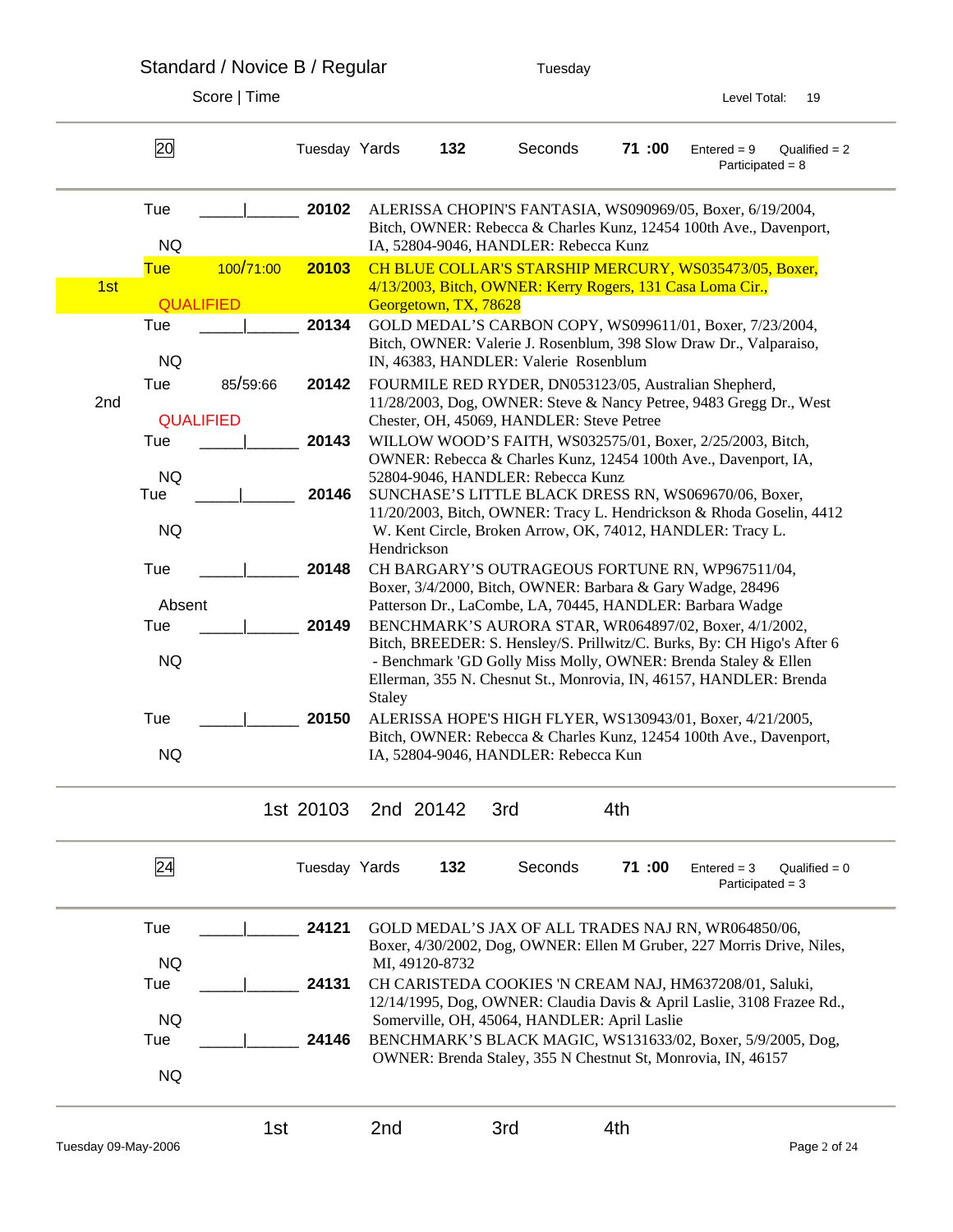Standard / Open / Regular Tuesday

| AMAYA DEE BOXER RN NA OAJ, WP964466/02, Boxer, 3/22/2000,<br>Bitch, BREEDER: Duane & Nancy Ebrecht, By: Pri nce Rocky VII -<br>Milady Jaquelyn Maree, OWNER: Rebecca & Eric Gilchrist, 811 74th St. |
|-----------------------------------------------------------------------------------------------------------------------------------------------------------------------------------------------------|
|                                                                                                                                                                                                     |
|                                                                                                                                                                                                     |
|                                                                                                                                                                                                     |
| SAVOY LUSTIG UND SCHOEN NA NAJ, WR002256/01, Boxer,<br>10/31/2000, Bitch, OWNER: Mary & Stephen Quinn, 37337 Orange                                                                                 |
| Blossom Lane, Dade City, FL, 33525-0805, HANDLER: Stephen Quinn                                                                                                                                     |
| COUNTERGLOW'S REBELLINA NA NAJ, WS046833/01, Boxer,<br>4/10/2000, Bitch, BREEDER: Susan G. Rodwell, By: Trimanor's Triple                                                                           |
| Taboo - Counterglow's Classy Mandy, OWNER: Susan L. Stevens-                                                                                                                                        |
| LONERGAN'S MAGGIE MAY NA OAJ, WR028173/06, Boxer,                                                                                                                                                   |
| 5/24/2001, Bitch, BREEDER: Natasha Von Brunt, By: Cowboy VIII -<br>Deam Catcher, OWNER: Elisabeth Lonergan, 1465 Y Ave., Ames, IA,                                                                  |
| CJ'S PATRIOTIC RUDY OA OAJ, WR068083/03, Standard Schnauzer,                                                                                                                                        |
| 7/2/2002, Dog, OWNER: Brian Richard, 3721 Pimlico Ct., Hamilton, OH,                                                                                                                                |
|                                                                                                                                                                                                     |
| $Qualified = 2$<br>Participated = $7$                                                                                                                                                               |
| CH CARISTEDA NUGGET NA NAJ, HM735581/01, Saluki, 10/3/1997,                                                                                                                                         |
| Dog, OWNER: Claudia Davis & April Laslie, 3108 Frazee Rd., Somerville,                                                                                                                              |
| B & D'S U OUGHTA C DA OTHER GUY CD NA NAJ RN, ILP92563,                                                                                                                                             |
| Boxer, 11/27/2000, Dog, OWNER: Debra & Robert Owens, Box 357,                                                                                                                                       |
| NACH RIVAL'S SUPER POWER NA OAJ, DN091886/05, Border                                                                                                                                                |
| Collie, 9/28/2004, Dog, OWNER: LInda Mecklenburg, 4290 County Road                                                                                                                                  |
| APPLE BLOSSOM'S CHIP POMPEI NA NAJ, SN641489/01, Retriever                                                                                                                                          |
| Bonadventure's Sweet Victory - Apple Blossom's Sweet Pollen, OWNER:                                                                                                                                 |
| Karen & Tom Pompei, 1864 E. Lytle 5 Pts Rd, Dayton, OH, 45458-5206,                                                                                                                                 |
| CH NANI'S STREAK OF WISE MOVES JH NA OAJ, SR143357/05,                                                                                                                                              |
| Weimaraner, 12/17/2003, Bitch, OWNER: Teresa L. Borman & Christine<br>M. Grisell, 2714 S. 1200 E., Zionsville, IN, 46077, HANDLER: Terrie                                                           |
| GOLD MEDAL'S ROYAL EDITION NA NAJ, WP990227/06, Boxer,                                                                                                                                              |
| 8/30/2000, Dog, OWNER: Valerie J. Rosenblum, 398 Slow Draw Dr.,                                                                                                                                     |
|                                                                                                                                                                                                     |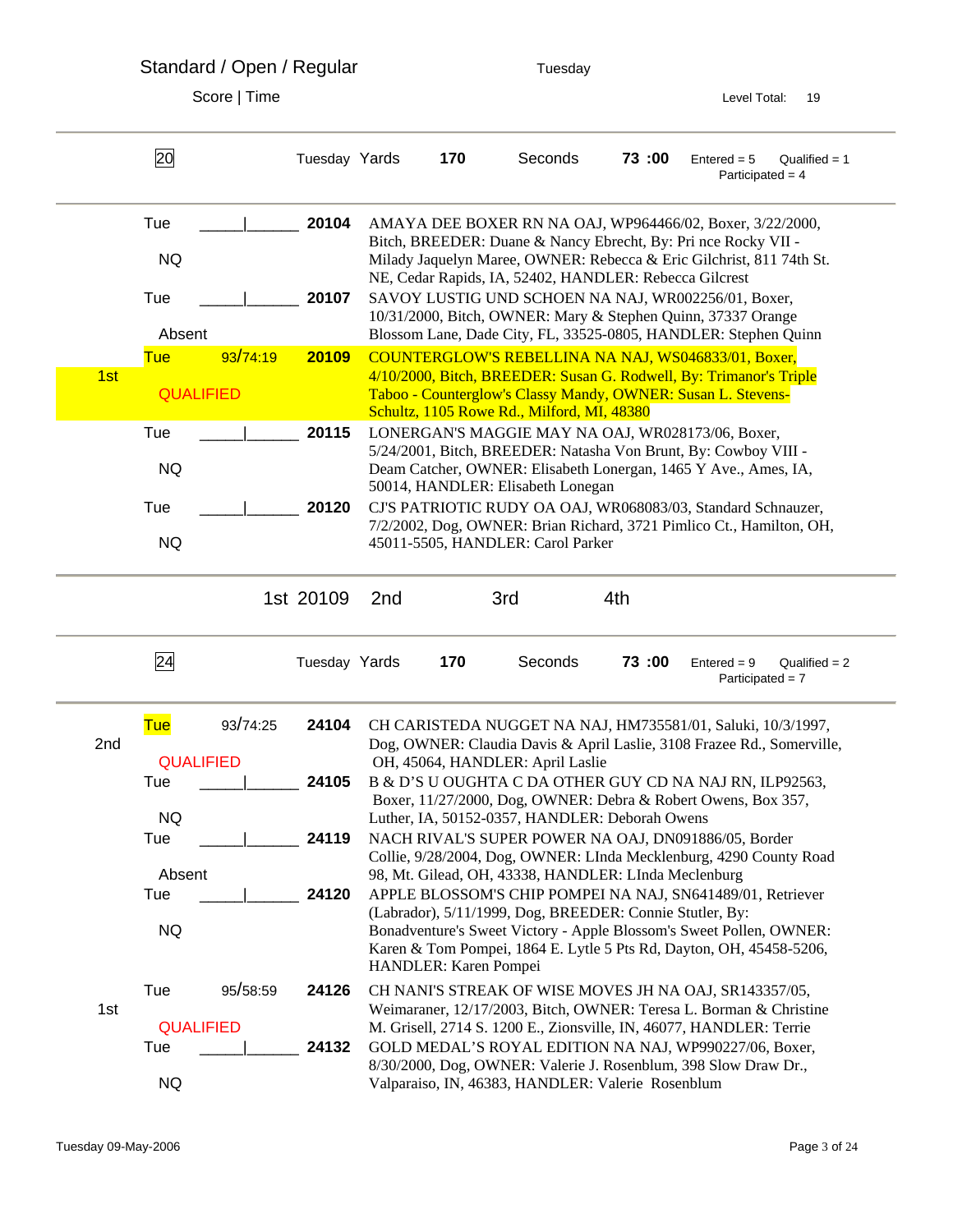| Standard / Open / Regular |       | Tuesday                                                              |  |  |  |  |  |
|---------------------------|-------|----------------------------------------------------------------------|--|--|--|--|--|
| Score   Time              |       |                                                                      |  |  |  |  |  |
| Tue                       | 24133 | SEMPER FI STEALING HOME NA NAJ CD RN, WS012958/04, Boxer,            |  |  |  |  |  |
|                           |       | 7/17/2002, Dog, OWNER: Dena Hudson & Claudia Clifton, 782 Coventry   |  |  |  |  |  |
| NQ.                       |       | Township Rd., Marietta, GA, 30062, HANDLER: Dena Hudson              |  |  |  |  |  |
| Tue                       | 24134 | ANGEL BABY REBECCA'S HOPE NA OAJ, WP912782/02, Boxer,                |  |  |  |  |  |
|                           |       | $4/19/1999$ , Bitch, OWNER: Rebecca & Charles Kunz, 12454 100th Ave. |  |  |  |  |  |
| NQ.                       |       | Davenport, IA, 52804-9046, HANDLER: Rebecca Kunz                     |  |  |  |  |  |
| Tue                       | 24135 | BRAVO'S CHORUS LINE CD NA NAJ, WR062042/05, Boxer,                   |  |  |  |  |  |
|                           |       | 3/1/2002, Bitch, OWNER: Carol & Phil Garaghty, 7733 59th Ave. No.,   |  |  |  |  |  |
| Absent                    |       | Crystal, MN, 55428-3241, HANDLER: Carol Garaghty                     |  |  |  |  |  |
|                           |       | $4^{\text{th}}$<br>1st 24126 2nd 24104<br>3rd                        |  |  |  |  |  |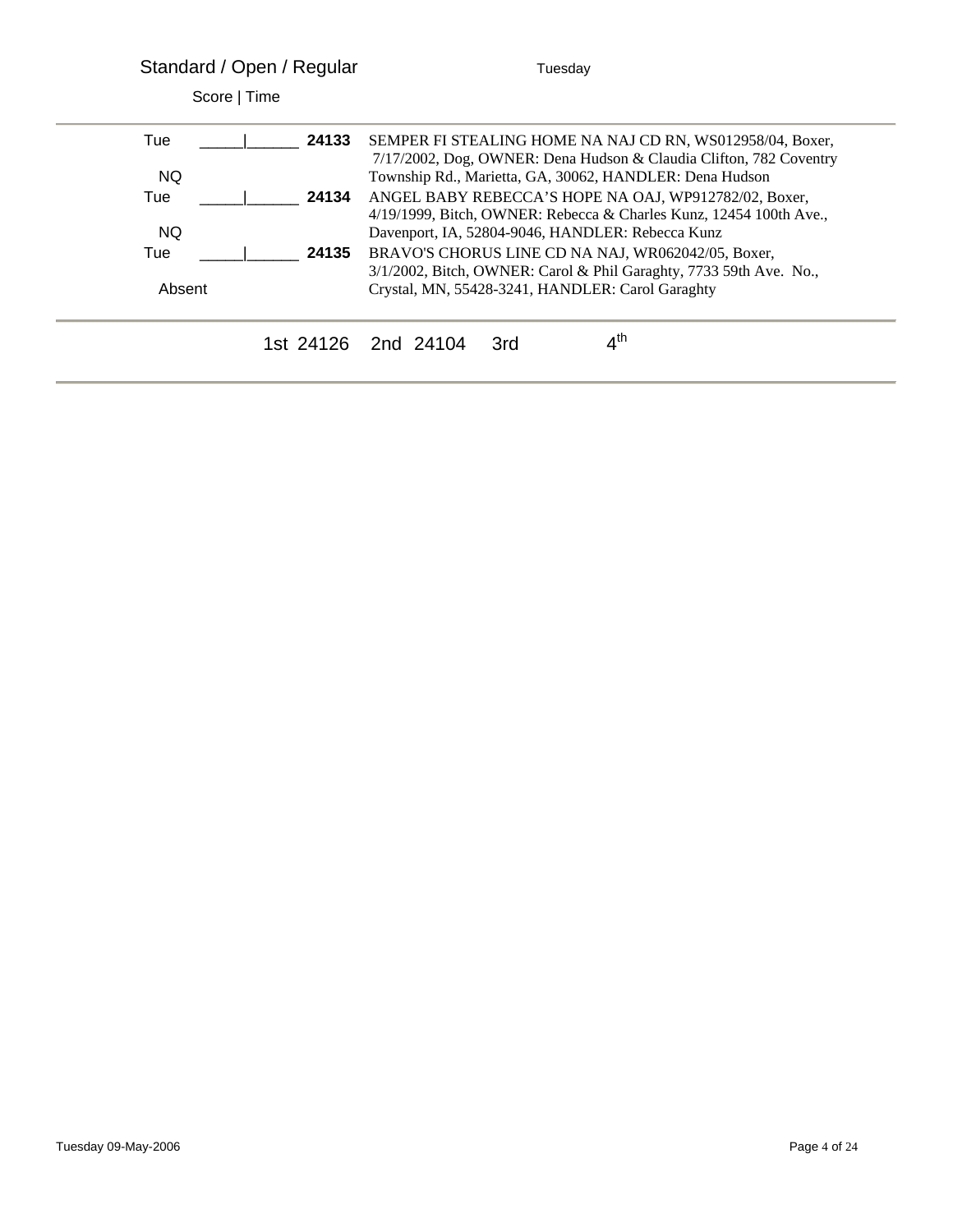Standard / Excellent A / Regular Tuesday Score | Time Level Total: 22 20 Tuesday Yards **185** Seconds **67 :00** Entered = 4 Qualified = 2 Participated = 4 Tue \_\_\_\_\_|\_\_\_\_\_\_ **20113** BENCHMARK'S JOE LOUIS CD OA MXJ RE, WP982576/03, Boxer, 7/8/2000, Dog, OWNER: Brenda & Charles Staley, 355 N Chestnut St, NQ Monrovia, IN, 46157, HANDLER: Brenda Staley Tue  $\vert$  **20117** CORAL OA OAJ, DN104606/01, Border Collie, 3/1/2002, Bitch, OWNER: Aaron Connelly & Jessica Nickel, 5619 Samver Rd., Cincinnati, NQ OH, 45239, HANDLER: Aaron Connelly Tue 100/58:89 **20121** ROO-B RED SLIPPERS OA OAJ, ILP104807, Australian Shepherd, 1st 12/1/2003, Bitch, OWNER: Diana Reeb, 5913 Heritage Knoll Terrace, QUALIFIED Fairfield, OH, 45014 Tue 97/68:50 **20135** CH TEALCREST'S PENNYS FROM HEAVEN CD RN OA NAJ, 2nd WR051949/01, Boxer, 10/12/2001, Bitch, OWNER: Jill Hootman, 171 QUALIFIED Tylertown Rd., Clarksville, TN, 37040 1st 20121 2nd 20135 3rd 4th 24 Tuesday Yards **185** Seconds **67 :00** Entered = 7 Qualified = 1 Participated = 6 Tue  $\vert$  **24113** SUNCHASE'S BOY TOY CDX OA NAJ RN, WR057501/12, Boxer, 11/22/2001, Dog, OWNER: Tracy L. Hendrickson, 4412 W. Kent Circle, NQ Broken Arrow, OK, 74012 Tue \_\_\_\_\_|\_\_\_\_\_\_ **24114** ENCORE'S VANITY FAIR OA OAJ, WS028654/03, Boxer, 1/2/2003, Bitch, BREEDER: C. Cates, B. Aikenhead, E. Melzer, N. Cutler, By: CH NQ Encore's Judgement Day - Encore's Kaleidoscope, OWNER: Kay Chandler& Cheryl Cates, 5957 Bufkin Dr., San Jose, CA, 95123, HANDLER: Kay Chandler Tue  $\vert$  **24116** HILLTOP'S SHE IS A MULLIGAN CD OA OAJ, PR030132/04, Poodle (Standard), 10/6/2003, Bitch, OWNER: Tonnie Gear, 5948 Price Rd, NQ Milford, OH, 45150 Tue  $\vert$  **24122** SASSAFRAS HALEY SPIT'N IMAGE CD RN OA OAJ, WR069010/04, Boxer, 6/2/2002, Bitch, OWNER: Judy Fey, 17412 Country Absent Rd. 101, Wayzata, MN, 55391 Tue \_\_\_\_\_|\_\_\_\_\_\_ **24125** CH PHILAINE DE BEJAUNE OA OAJ, DL835946/07, Briard, 11/29/1999, Bitch, BREEDER: Meg Weitz and Mike Greenberg, By: Indy NQ Blond de la Tour St. Genin - Ch Lumina de Bejaune, OWNER: Linda Brown & Meg Weitz, 24 Carlton Dr, Hamilton, OH, 45015, HANDLER: Tue 100/62:32 **24127** TIMBER II VCD2 OA AXJ TT, ILP81737, Retriever (Chesapeake Bay), 1st 10/2/1995, Dog, OWNER: Cathy Ann Weil, 1499 Jonquilmeadow Dr., QUALIFIED Cincinnati, OH, 45240-2941, HANDLER: Cat Weil Tue \_\_\_\_\_|\_\_\_\_\_\_ **24142** SUNCHASE'S BLEACHED BLONDE CDX OA OAJ RN, ILP100396, Boxer, 8/7/1998, Bitch, OWNER: Tracy L. Hendrickson, 4412 W. Kent NQ Circle, Broken Arrow, OK, 74012

1st 24127 2nd 3rd  $4^{th}$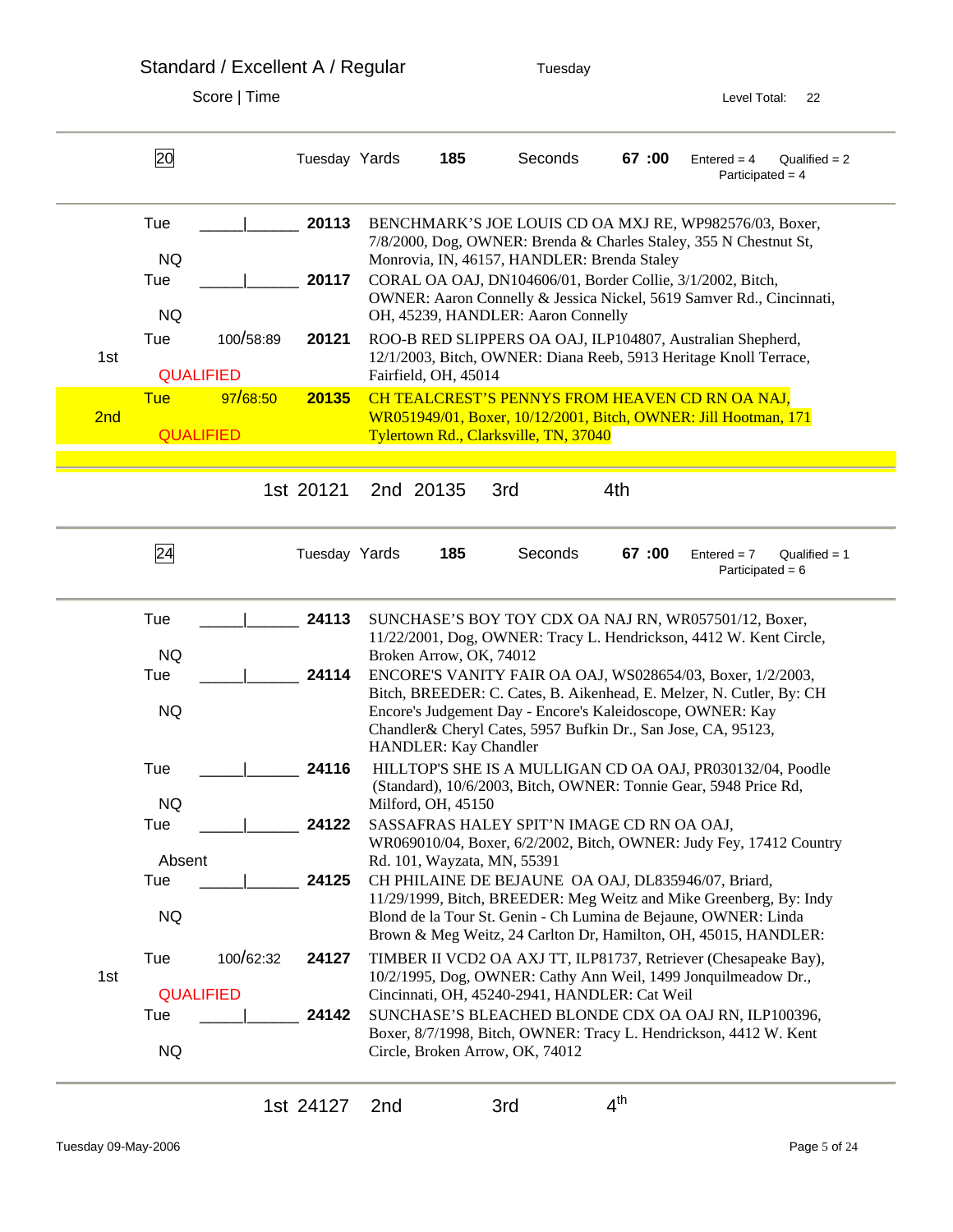| Standard / Excellent B / Regular | Tuesday |
|----------------------------------|---------|
|----------------------------------|---------|

|     | 20                             |           | Tuesday Yards |             | 185                          | Seconds                                                             | 67:00 | $Entered = 14$<br>$Qualified =$<br>Participated = 13                                                                                                                                                                                                             |
|-----|--------------------------------|-----------|---------------|-------------|------------------------------|---------------------------------------------------------------------|-------|------------------------------------------------------------------------------------------------------------------------------------------------------------------------------------------------------------------------------------------------------------------|
| 1st | Tue<br><b>QUALIFIED</b>        | 100/49:49 | 20101         | Paula Rubin |                              |                                                                     |       | WINJAMMER'S HEADLINES AA AXJ RN, DL832329/08, Belgian<br>Tervuren, 2/27/2000, Bitch, BREEDER: Pat Morgan, By: Hades Du Bois<br>Du Tot HT - Jenny Du Crepuscule Des Loups PT, OWNER: Paula &<br>Allan Rubin, 561 Blossomhil Lane, Cincinnati, OH, 45224, HANDLER: |
|     | <b>Tue</b><br><b>QUALIFIED</b> | 100/60:06 | 20105         | IN, 46157   |                              |                                                                     |       | STALEY'S SADIE GIRL CD RN MX MXJ, WP861634/02, Boxer,<br>6/18/1998, Bitch, OWNER: Brenda Staley, 355 N Chestnut St, Monrovia,                                                                                                                                    |
|     | Tue<br><b>NQ</b>               |           | 20106         |             | Tree Pl., Valrico, FL, 33594 |                                                                     |       | RIEGEL'S DIAMOND OF SAVOY MX MXJ RN, WR064507/02, Boxer,<br>3/5/2002, Bitch, BREEDER: Esther Riegel & Mary Banta, By: Suncrest's<br>In His Image - Savoy Hot Sicily, CD, OWNER: Ileana Nadal, 3136 Oak                                                           |
| 3rd | <b>Tue</b>                     | 100/52:54 | 20110         |             |                              | <b>OWNER: Kelly Rossi, 2066 Madrid Ct. N, Clearwater, FL, 33763</b> |       | MACH CELTIC GOLD HUNTRESS, ILP99079, Boxer, 5/1/2001, Bitch,                                                                                                                                                                                                     |
|     | <b>QUALIFIED</b>               |           |               |             |                              |                                                                     |       |                                                                                                                                                                                                                                                                  |
|     | Tue<br><b>QUALIFIED</b>        | 100/59:04 | 20118         |             |                              |                                                                     |       | DOTTIE AX AXJ, ILP99272, Australian Cattle Dog, 6/16/1998, Bitch,<br>OWNER: Rita Drewry, 111 Turner Drive, Lebanon, OH, 45036-1000                                                                                                                               |
|     | Tue<br>Absent                  |           | 20119         |             |                              | Gilead, OH, 43338, HANDLER: LInda Meclenburg                        |       | MACH LUKAN'S MISTER BIG STUFF, DL820144/01, Border Collie,<br>3/8/1997, Dog, OWNER: LInda Mecklenburg, 4290 County Road 98, Mt.                                                                                                                                  |
|     | Tue<br><b>QUALIFIED</b>        | 100/67:04 | 20122         | 41035       |                              |                                                                     |       | MACH SKYE HIGHLANDER'S BRAVEHEART CDX, DL729061/01,<br>Border Collie, 2/6/1998, Bitch, BREEDER: Diane Carr, By: Tux Ted -<br>OTCH Skye High, OWNER: Tom Reed, 230 Duncan Dr, Dry Ridge, KY,                                                                      |
|     | Tue<br><b>QUALIFIED</b>        | 100/58:03 | 20123         |             |                              | RUDY STUBTAIL AX AXJ, SN660485/08, Pointer (German                  |       | Shorthaired), 7/23/1999, Bitch, OWNER: Brian Richard, 7426 West<br>Chester Rd, West Chester, OH, 45069, HANDLER: Maureen Richard                                                                                                                                 |
| 2nd | Tue<br><b>QUALIFIED</b>        | 100/51:57 | 20124         |             |                              | KY, 40391, HANDLER: Billie Wilson                                   |       | DUNDEE WILSON AX AXJ, ILP99951, Australian Shepherd, 1/14/2003,<br>Dog, OWNER: Billie & Dr. Gary Wilson, 597 Marseille Blvd, Winchester,                                                                                                                         |
| 4th | Tue<br><b>QUALIFIED</b>        | 100/56:56 | 20128         |             |                              | OH, 45212, HANDLER: Don Evans                                       |       | FAIROAKS DAISY MAE AX AXJ, DL779124/03, Australian Shepherd,<br>1/6/1999, Bitch, BREEDER: H.R. & Sandy Cornell, By: Fairoaks Atreyu -<br>Fairoaks Alita, OWNER: Donald & Carol Evans, 3936 Hazel, Cincinnati,                                                    |
|     | Tue                            | 100/64:62 | 20138         |             |                              |                                                                     |       | SHANTI NANOSECOND AX AXJ, DN034421/03, Australian Shepherd,<br>5/17/2003, Bitch, OWNER: Elizabeth Blackford, 1090 Stourbridge,                                                                                                                                   |
|     | <b>QUALIFIED</b><br>Tue<br>NQ  |           | 20144         |             | Prairieville, LA, 70769      | Versailles, KY, 40383-1752, HANDLER: Betsy Blackford                |       | SHERWOOD'S MEGHAN IN MOTION RA AX OAJ, WS007739/01,<br>Boxer, 5/28/2002, Bitch, OWNER: Colleen Fleury, 16216 Bluff Rd.,                                                                                                                                          |
|     | <b>Tue</b>                     | 100/61:39 | 20145         |             |                              |                                                                     |       | CH SUNCHASE'S SUICIDE BLONDE UDX AX AXJ NAP OJP RN,                                                                                                                                                                                                              |
|     | <b>QUALIFIED</b>               |           |               |             |                              | 4412 W. Kent Circle, Broken Arrow, OK, 74012                        |       | WP720658/04, Boxer, 7/21/1996, Bitch, OWNER: Tracy L. Hendrickson,                                                                                                                                                                                               |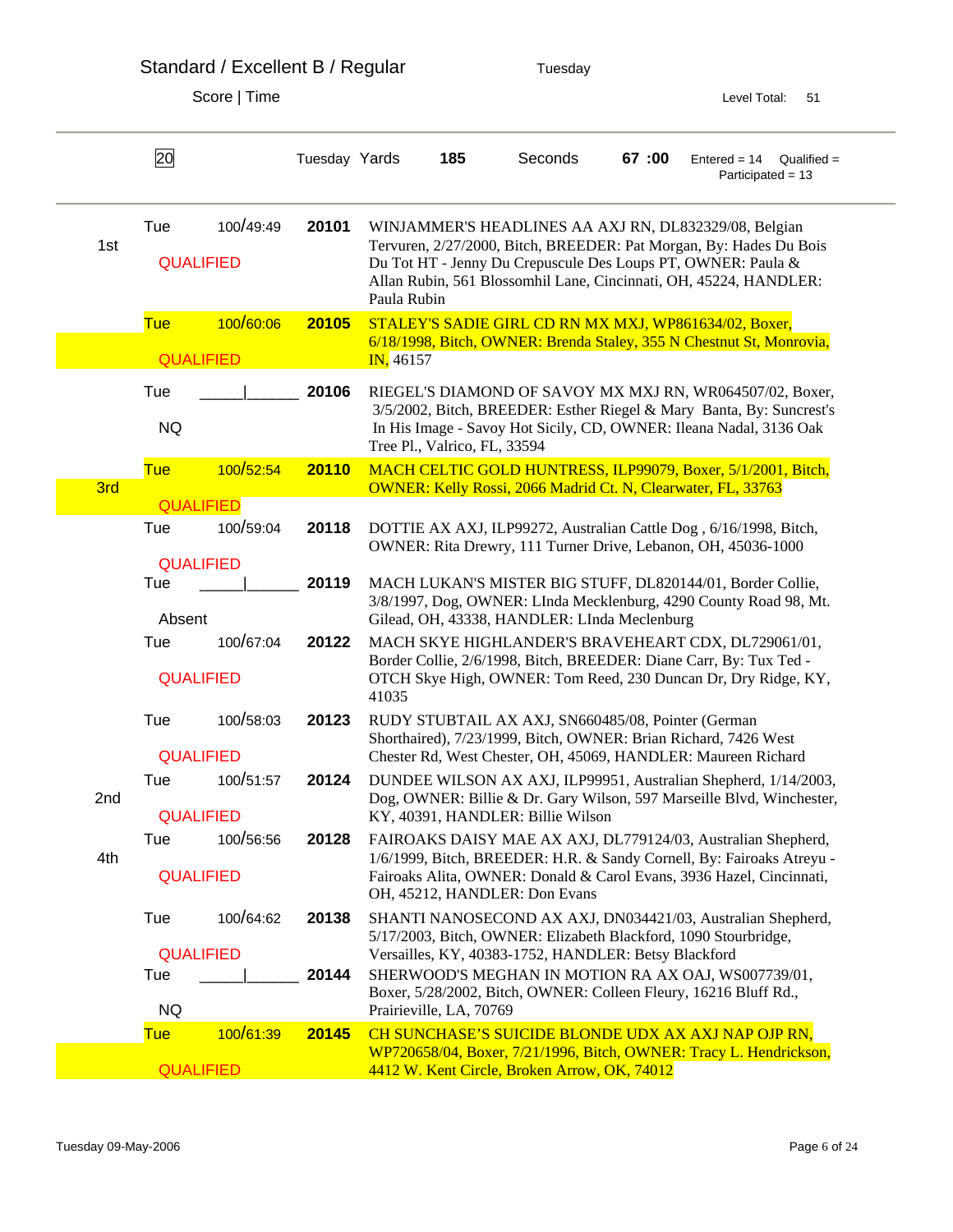|     |                         | Standard / Excellent B / Regular |               | Tuesday                                                |  |           |     |       |                                                                                                                                          |                 |
|-----|-------------------------|----------------------------------|---------------|--------------------------------------------------------|--|-----------|-----|-------|------------------------------------------------------------------------------------------------------------------------------------------|-----------------|
|     |                         | Score   Time                     |               |                                                        |  |           |     |       | Level Total:                                                                                                                             | 51              |
|     | Tue<br><b>NQ</b>        |                                  | 20112         | JOSEPHINE VON BACHBETT VCD2 CDX OA AXJ TD,             |  |           |     |       | WS001755/03, Boxer, 1/21/2002, Bitch, OWNER: Renee & Terry Basye,<br>Jr., 1601 Prarie Ave., Beloit, WI, 53511-3838, HANDLER: Renee Basye |                 |
|     |                         |                                  | 1st 20101     | 2nd 20124                                              |  | 3rd 20110 | 4th | 20128 |                                                                                                                                          |                 |
|     | 24                      |                                  | Tuesday Yards | 185                                                    |  | Seconds   |     | 67:00 | $E$ ntered = 16<br>Participated = 14                                                                                                     | Qualified = $6$ |
|     | Tue<br><b>NQ</b>        |                                  | 24101         | Slyke Rd., Flint, MI, 48507, HANDLER: Jennifer Dec     |  |           |     |       | AUGUST GRUB GRAU MX MXJ, SN538952/06, Weimaraner,<br>4/20/1998, Dog, OWNER: Jennifer Dec, DVM & Jim Fleming, 5366 Van                    |                 |
| 3rd | <b>Tue</b>              | 100/56:56                        | 24102         |                                                        |  |           |     |       | CH SUNCHASE'S ZERO TO HERO UDX AX AXJ RN, WP825867/01,<br>Boxer, 11/22/1997, Dog, OWNER: Tracy L. Hendrickson, 4412 W. Kent              |                 |
|     | <b>QUALIFIED</b>        |                                  |               | Circle, Broken Arrow, OK, 74012                        |  |           |     |       |                                                                                                                                          |                 |
|     | Tue                     |                                  | 24103         |                                                        |  |           |     |       | SWEET GEORGIE GIRL UDX MX MXJ, WR03765206, Boxer,                                                                                        |                 |
|     | <b>NQ</b>               |                                  |               |                                                        |  |           |     |       | 7/19/2001, Bitch, OWNER: Ruth M. & James P. Hutchins, 502<br>Blossomhill Lane, Cincinnati, OH, 45224, HANDLER: Jim Hutchins              |                 |
|     | Tue                     |                                  | 24109         |                                                        |  |           |     |       | MAGIC IN PARADISE AX OAJ, WR02860206, Boxer, 6/8/2001, Bitch,                                                                            |                 |
|     | <b>NQ</b>               |                                  |               | HANDLER: Rosemarie Right                               |  |           |     |       | OWNER: Rosemarie V. Right, P.O. Box 369, Springboro, PA, 16435,                                                                          |                 |
|     | Tue                     |                                  | 24110         |                                                        |  |           |     |       | AMAZING OPPORTUNITY OF CHANCE AX AXJ, WR022646/02,                                                                                       |                 |
|     |                         |                                  |               |                                                        |  |           |     |       | Boxer, 4/4/2001, Dog, OWNER: Celeste Bell, 5552 Wagoner Ct., Ann                                                                         |                 |
|     | <b>NQ</b><br>Tue        |                                  | 24112         | Arbor, MI, 48103                                       |  |           |     |       | SCHMIDT'S SLICK LADY'S BLACK ONYX CD AX AXJ,                                                                                             |                 |
|     | <b>NQ</b>               |                                  |               | N Heck Hill Rd., St. Paris, OH, 43072-9349             |  |           |     |       | WR025366/01, Boxer, 4/20/2001, Bitch, OWNER: Leta L. McCulla, 1100                                                                       |                 |
|     | <b>Tue</b>              | 100/60:58                        | 24115         |                                                        |  |           |     |       | SWEET BEAU REGARDS 2 YOU CDX MX MXJ, WR03765205,                                                                                         |                 |
|     |                         |                                  |               |                                                        |  |           |     |       | Boxer, 7/19/2001, Dog, OWNER: James P & Ruth M. Hutchins, 502                                                                            |                 |
|     | <b>QUALIFIED</b><br>Tue |                                  | 24117         |                                                        |  |           |     |       | Blossomhill Lane, Cincinnati, OH, 45224, HANDLER: Ruth Hutchins<br>DUTCH OF HILLTOP CD AX AXJ, PP600116/08, Poodle (Standard),           |                 |
|     |                         |                                  |               |                                                        |  |           |     |       | 9/23/1999, Dog, BREEDER: Tonnie Gear, By: Ch Farleys D Midnight Sun                                                                      |                 |
|     | <b>NQ</b>               |                                  |               | Rd, Milford, OH, 45150                                 |  |           |     |       | - Marguant Apricot Lady Ann-Greta, OWNER: Tonnie Gear, 5948 Price                                                                        |                 |
|     | Tue                     |                                  | 24118         |                                                        |  |           |     |       | SUPER STAR AX AXJ, DN091886/05, Border Collie, 9/28/2004, Dog,                                                                           |                 |
|     |                         |                                  |               |                                                        |  |           |     |       | OWNER: LInda Mecklenburg, 4290 County Road 98, Mt. Gilead, OH,                                                                           |                 |
|     | Absent                  |                                  |               | 43338, HANDLER: LInda Meclenburg                       |  |           |     |       |                                                                                                                                          |                 |
| 2nd | Tue                     | 100/54:84                        | 24123         |                                                        |  |           |     |       | CH MACH2 BRENTWOOD'S COMMANDER IN CHIEF MX MXJ,<br>SN792491/01, Setter (Gordon), 10/30/2000, Dog, BREEDER: Chuck                         |                 |
|     | <b>QUALIFIED</b>        |                                  |               | Rd., Gahanna, OH, 43230, HANDLER: Julia L. Ashley      |  |           |     |       | Krothe & Pam Krothe, By: Ch Macalder Upland Hunter - Ch Brentwood's<br>Solo Edition, OWNER: Julia L. Ashley & Pam Krothe, 167 Greenbank  |                 |
|     | Tue                     |                                  | 24124         |                                                        |  |           |     |       | RISING SUN DOUBLE O SEVEN AX OAJ, DN011660/01, Border                                                                                    |                 |
|     | <b>NQ</b>               |                                  |               | Van Slyke Rd., Flint, MI, 48507, HANDLER: Jennifer Dec |  |           |     |       | Collie, 4/20/1998, Dog, OWNER: Jennifer Dec, DVM & Jim Fleming, 5366                                                                     |                 |
|     |                         |                                  |               |                                                        |  |           |     |       |                                                                                                                                          |                 |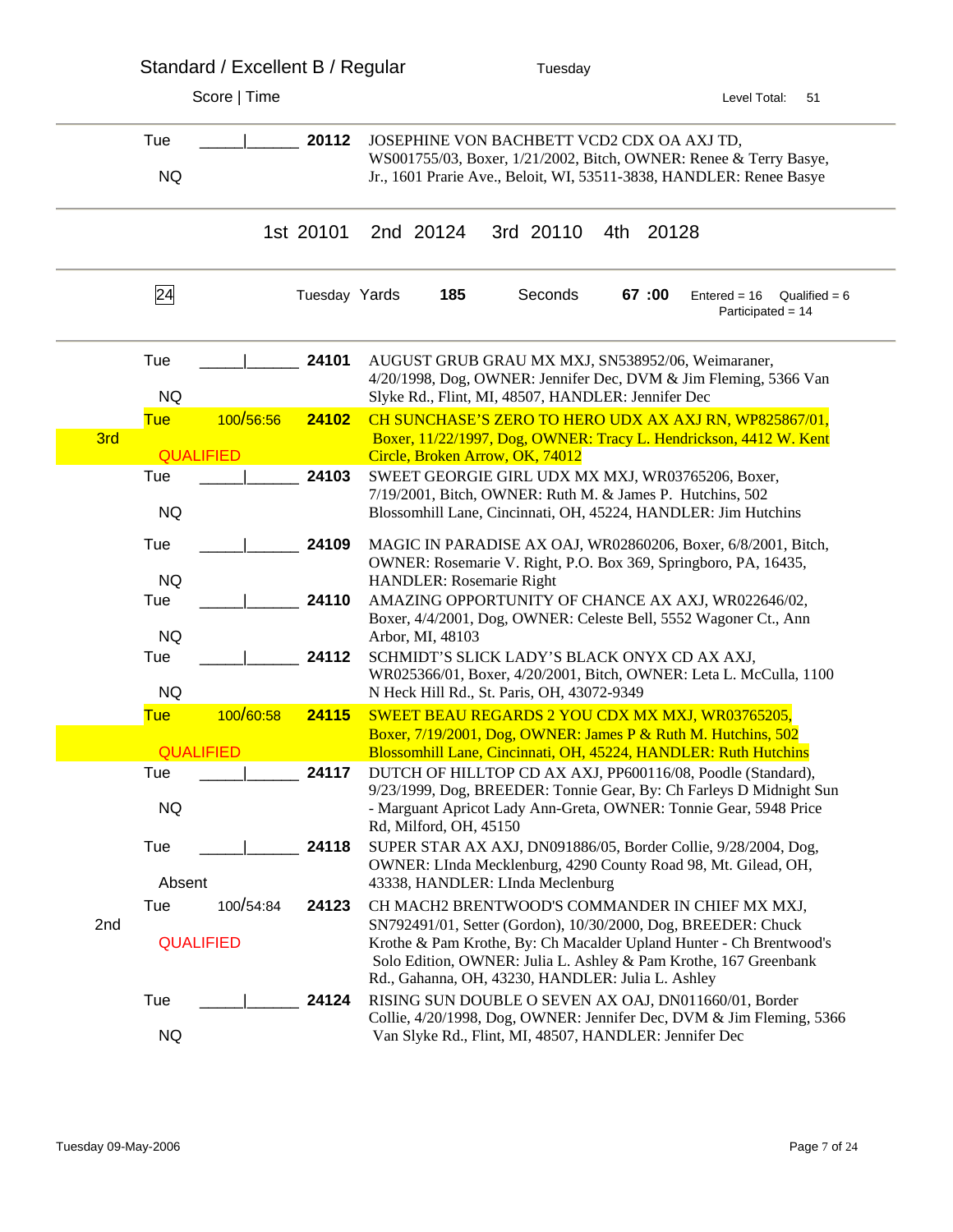Standard / Excellent B / Regular Tuesday

| 4th | Tue                            | 100/57:68 | 24136     | LUCKY LADY HANNA GRACE CD RA AX AXJ CGC,<br>WS017604/01, Boxer, 8/12/2002, Bitch, OWNER: Sandie Turner, 531       |
|-----|--------------------------------|-----------|-----------|-------------------------------------------------------------------------------------------------------------------|
|     | <b>QUALIFIED</b>               |           |           | Hughes Lake Rd. SE, Cleveland, TN, 37323                                                                          |
|     | <b>Tue</b>                     | 100/62:26 | 24137     | <b>CH SUNCHASE'S BLONDE MOMENT UD AX AXJ RN,</b>                                                                  |
|     | <b>QUALIFIED</b>               |           |           | WP995105/01, Boxer, 8/1/2000, Bitch, OWNER: Tracy L. Hendrickson,<br>4412 W. Kent Circle, Broken Arrow, OK, 74012 |
|     | <b>Tue</b>                     | 100/54:18 | 24139     | MACH ANDEN'S NANI KALA, WR010587/02, Boxer, 1/28/2001, Bitch,                                                     |
|     |                                |           |           | <b>OWNER: Tim and Sue Humphrey, 1727 Calle Zocalo, Thousand Oaks,</b>                                             |
|     | <b><i><u>OUALIFIED</u></i></b> |           |           | CA, 91360-6833, HANDLER: Tim Humphrey                                                                             |
|     | Tue                            |           | 24144     | YATES ABSOLUTE PERFECTION CDAX AXJ RE, WR048653/05,                                                               |
|     |                                |           |           | Boxer, 9/21/2001, Bitch, OWNER: Jennifer & Clint Yates, 281 Meadow                                                |
|     | NQ.                            |           |           | Bend Dr., Baton Rouge, LA, 70820, HANDLER: Jennifer Yates                                                         |
|     | Tue                            |           | 24145     | CH BARGARY'S RAZZMATAZZ CD AX AXJ RN, WP792922/01,                                                                |
|     |                                |           |           | Boxer, 6/20/1997, Bitch, OWNER: Barbara & Gary Wadge, 28496                                                       |
|     | Absent                         |           |           | Patterson Dr., LaCombe, LA, 70445, HANDLER: Barbara Wadge                                                         |
|     |                                |           |           |                                                                                                                   |
|     |                                |           | 1st 24139 | 24136<br>3rd 24102<br>2nd 24123                                                                                   |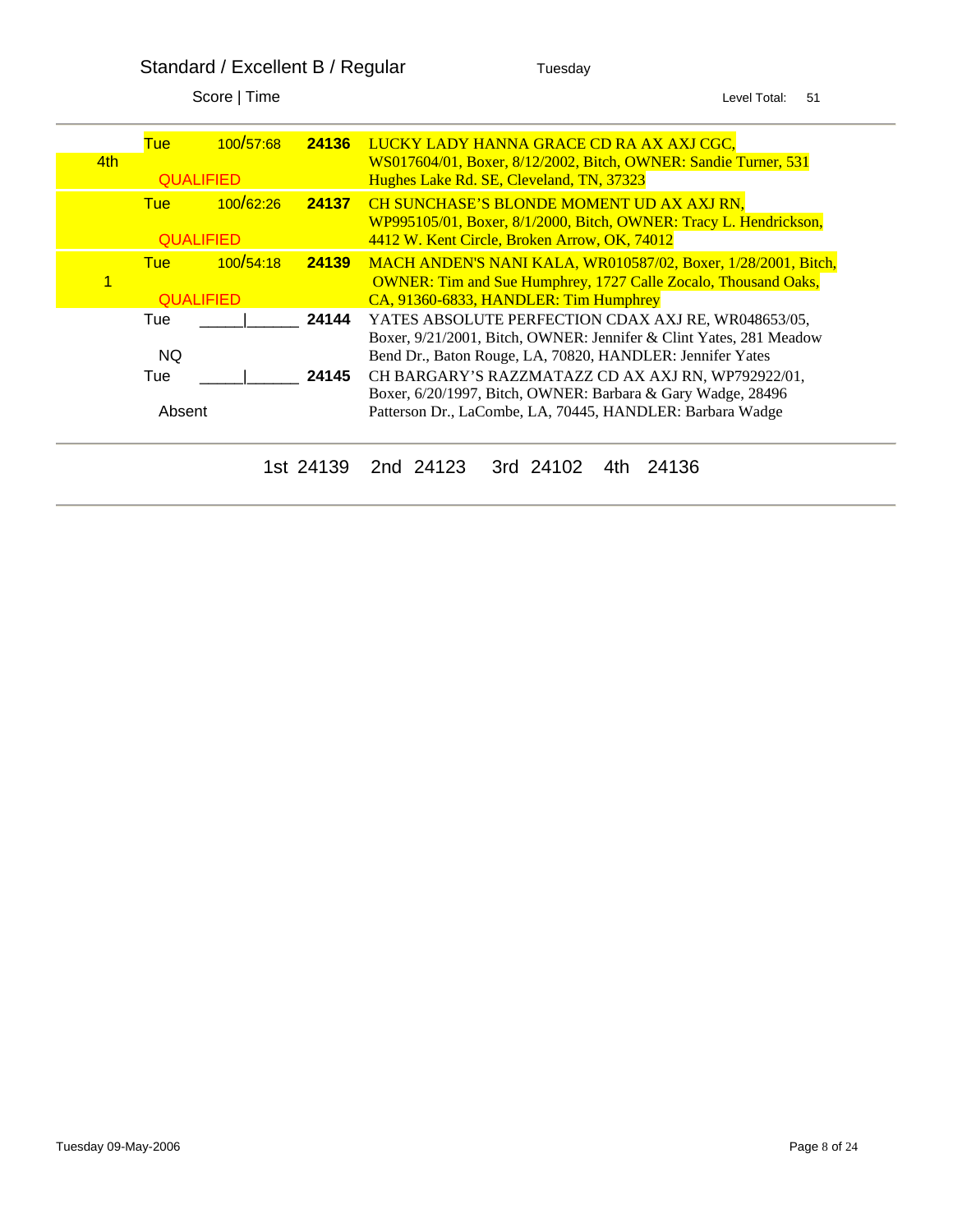|     |                                | Standard / Novice / Preferred |               |                 |           | Tuesday                                                   |                 |                                                                                                                                |  |  |
|-----|--------------------------------|-------------------------------|---------------|-----------------|-----------|-----------------------------------------------------------|-----------------|--------------------------------------------------------------------------------------------------------------------------------|--|--|
|     |                                | Score   Time                  |               |                 |           |                                                           |                 | Level Total:<br>8                                                                                                              |  |  |
|     | 16                             |                               | Tuesday Yards |                 | 132       | Seconds                                                   | 76:00           | $Entered = 2$<br>Qualified $= 2$<br>Participated = $2$                                                                         |  |  |
| 1st | <b>Tue</b><br><b>QUALIFIED</b> | 100/50:88                     | 16119         |                 |           | Fink, 2261 N. 59th St., Milwaukee, WI, 53208              |                 | SASHA NA NAJ CGC, 102390, Boxer, 1/10/2001, Dog, OWNER: David                                                                  |  |  |
| 2nd | <b>Tue</b><br><b>QUALIFIED</b> | 95/51:64                      | 16120         |                 |           | 15211Shirley St., Omaha, NE, 68144, HANDLER: Toni Lootens |                 | RANDI, ILP153094, Boxer, 1/15/2000, Bitch, OWNER: Brian Richard,                                                               |  |  |
|     |                                |                               |               |                 |           |                                                           |                 |                                                                                                                                |  |  |
|     |                                |                               | 1st 16119     |                 | 2nd 16120 | 3rd                                                       | 4th             |                                                                                                                                |  |  |
|     | 20                             |                               | Tuesday Yards |                 | 132       | Seconds                                                   | 76:00           | Qualified $= 1$<br>$Entered = 3$<br>$Participated = 3$                                                                         |  |  |
|     | Tue                            |                               | 20111         |                 |           |                                                           |                 | ENCORE'S JAVA JOLT NA CDX, WR029734/04, Boxer, 3/28/2001,                                                                      |  |  |
|     | <b>NQ</b>                      |                               |               |                 |           | Bufkin Dr., San Jose, CA, 95123                           |                 | Dog, BREEDER: Cheryl Cates, By: Ch Berlane's Causin and Uproar,<br>CDX SOM - Ch Encores Allure, DOM, OWNER: Kay Chandler, 5957 |  |  |
|     | Tue<br><b>NQ</b>               |                               | 20136         |                 |           | St., Cincinnati, OH, 45209-1615                           |                 | BEARDORF'S AMETHYST ANGEL SC RN, HP026454/07, Rhodesian<br>Ridgeback, 10/15/2002, Bitch, OWNER: Mary Sue Suddendorf, 4122 31st |  |  |
| 1st | Tue                            | 100/59:72                     | 20140         |                 |           | KLEINS RED HOT BODI, WR071028/07, Doberman Pinscher,      |                 | 8/10/2002, Bitch, OWNER: Connie Sims, P.O. Box 256, Hebron, KY, 41048                                                          |  |  |
|     | <b>QUALIFIED</b>               |                               |               |                 |           |                                                           |                 |                                                                                                                                |  |  |
|     |                                |                               | 1st 20140     | 2 <sub>nd</sub> |           | 3rd                                                       | 4 <sup>th</sup> |                                                                                                                                |  |  |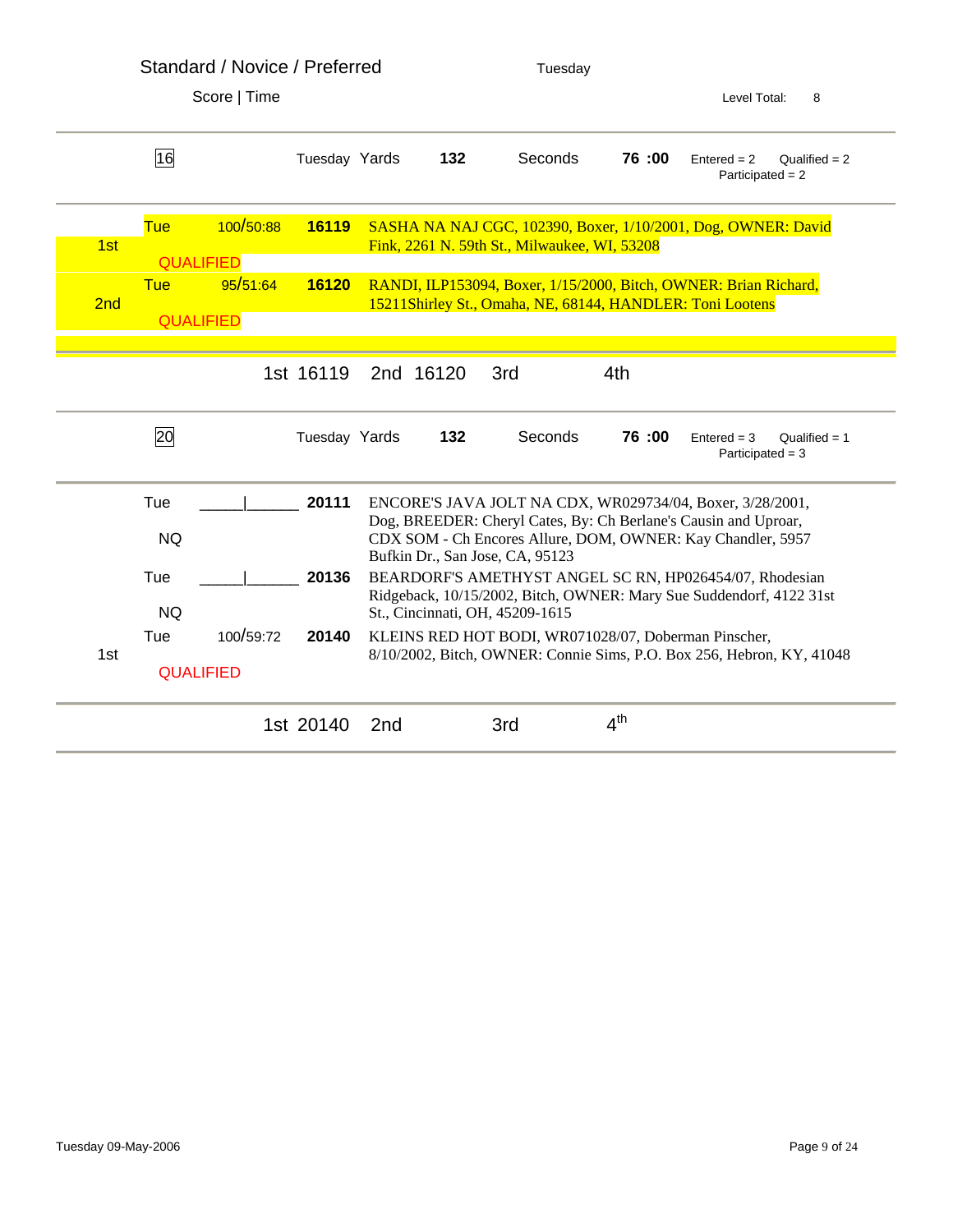|     |                  | Standard / Open / Preferred<br>Score   Time |               |           | Tuesday                                                                                                    |       | 9<br>Level Total:                                                      |  |  |
|-----|------------------|---------------------------------------------|---------------|-----------|------------------------------------------------------------------------------------------------------------|-------|------------------------------------------------------------------------|--|--|
|     |                  |                                             |               |           |                                                                                                            |       |                                                                        |  |  |
|     | 20               |                                             | Tuesday Yards | 170       | Seconds                                                                                                    | 78:00 | $Entered = 4$<br>Qualified $=$ 3<br>Participated = $4$                 |  |  |
|     | <b>Tue</b>       | 100/72:75                                   | 20108         |           |                                                                                                            |       | SAVOY SICILIAN SCHATZ QUINN CD NAJ, WP936632/01, Boxer,                |  |  |
| 2nd | <b>QUALIFIED</b> |                                             |               |           | Lane, Dade City, FL, 33525-0805, HANDLER: Stephen Quinn                                                    |       | 9/4/1999, Bitch, OWNER: Mary & Stephen Quinn, 37337 Orange Blossom     |  |  |
|     | Tue              | 95/46:70                                    | 20116         |           |                                                                                                            |       | MISS RUBY AURORA OF LILLY NAP NJP, ILP105234, Border                   |  |  |
| 3rd | <b>QUALIFIED</b> |                                             |               |           | Samver Rd., Cincinnati, OH, 45239, HANDLER: Aaron Connelly                                                 |       | Collie, 9/13/2002, Bitch, OWNER: Aaron Connelly & Jessica Nickel, 5619 |  |  |
|     | Tue              | 100/60:25                                   | 20125         |           | BRAVO'S MASQUERADE OA OAJ NAP NJP CD RN,                                                                   |       |                                                                        |  |  |
| 1st | <b>QUALIFIED</b> |                                             |               |           | Morris Drive, Niles, MI, 49120-8732                                                                        |       | WP972681/05, Boxer, 3/27/2000, Bitch, OWNER: Ellen M Gruber, 227       |  |  |
|     | Tue              |                                             | 20132         |           |                                                                                                            |       | CEASARS CREEKS' CHIP CDX NAP AJP, SN577070/07, Retriever               |  |  |
|     | NQ.              |                                             |               |           | Teddy Bear - Ceasarscreek's Water Mark Molly, OWNER: Jerry<br>Rajewski, PO Box 121, Blanchester, OH, 45107 |       | (Labrador), 8/27/1998, Dog, BREEDER: John Phillips, By: CH Lenches     |  |  |
|     |                  |                                             | 1st 20125     | 2nd 20108 | 3rd 20116                                                                                                  | 4th   |                                                                        |  |  |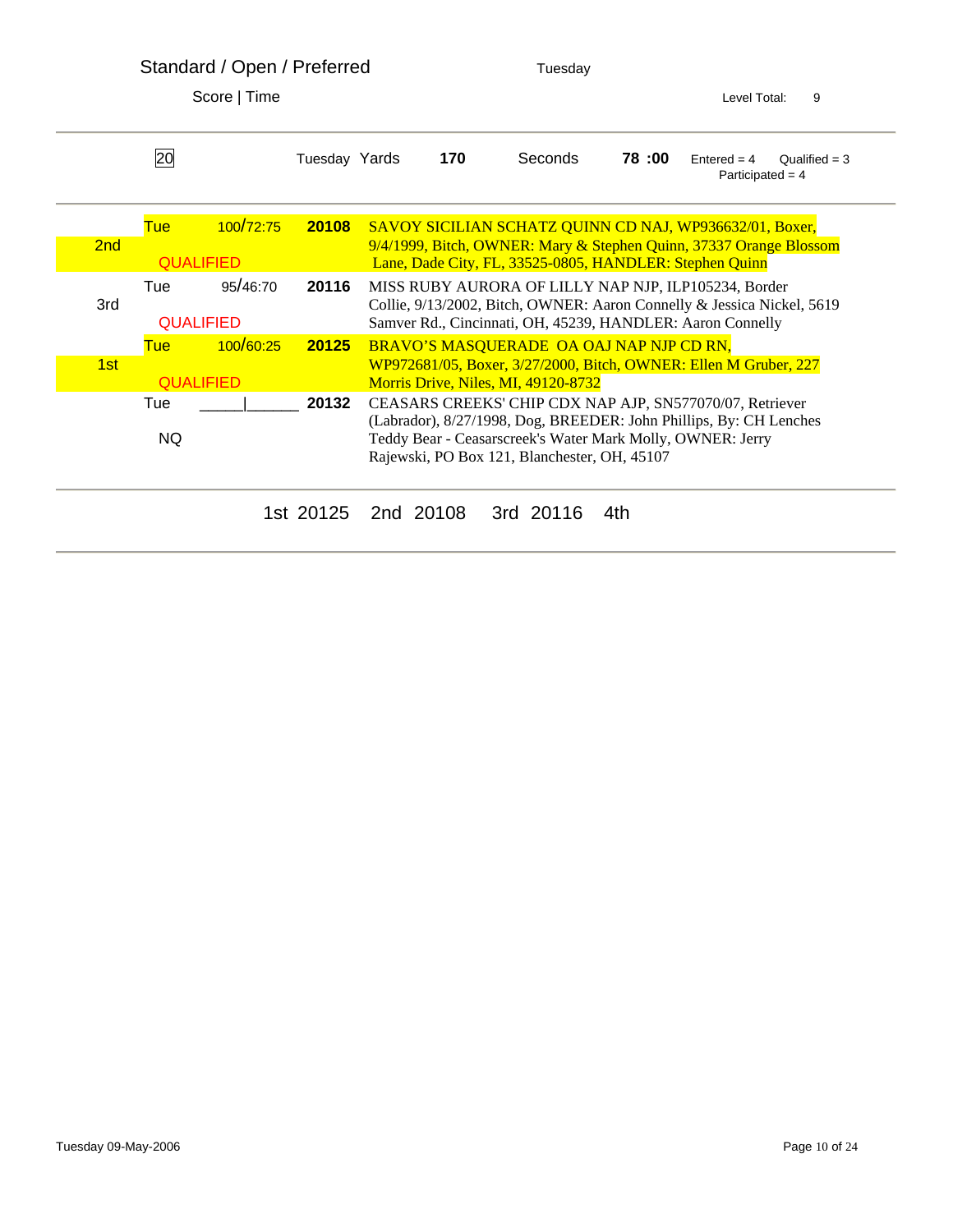Standard / Excellent A / Preferred Tuesday Score | Time Level Total: 6 20 Tuesday Yards **185** Seconds **72 :00** Entered = 3 Qualified = 0 Participated = 3 Tue \_\_\_\_\_|\_\_\_\_\_\_ **20114** JAKOB II CDX RN NA OAP NAJ OJP, WP883929/01, Boxer, 11/16/1998, Dog, OWNER: Renee & Terry Basye, Jr., 1601 Prarie Ave., NQ Beloit, WI, 53511-3838, HANDLER: Renee Basye Tue  $\vert$  **20127** CH SUNBEAM'S HOLLYBERRY OF DANTE CD AX MXJ OAP OJP, SN507525/04, Gordon Setter, 12/25/1997, Bitch, BREEDER: Julia NQ Ashley, By: CH Tri-Sett Cee Cee Rider - CH Madeira's Sunbeam, CD OA OAJ NAP NJP, OWNER: Julia L. Ashley, 167 Greenbank Rd, Gahanna, OH, 43230, HANDLER: Julia Ashley Tue <sup>1</sup> 20129 EVANS' FRECKLES CD OA OAJ OAP OJP, NM650096/12, Dalmatian, 11/19/1995, Dog, BREEDER: Michael E. Randall, By: Simpson's NQ Strapper's Delight - Majestic Molly, OWNER: Donald & Carol Evans, 3936 Hazel, Cincinnati, OH, 45212, HANDLER: Don Evans **1st** 2nd 3rd 4th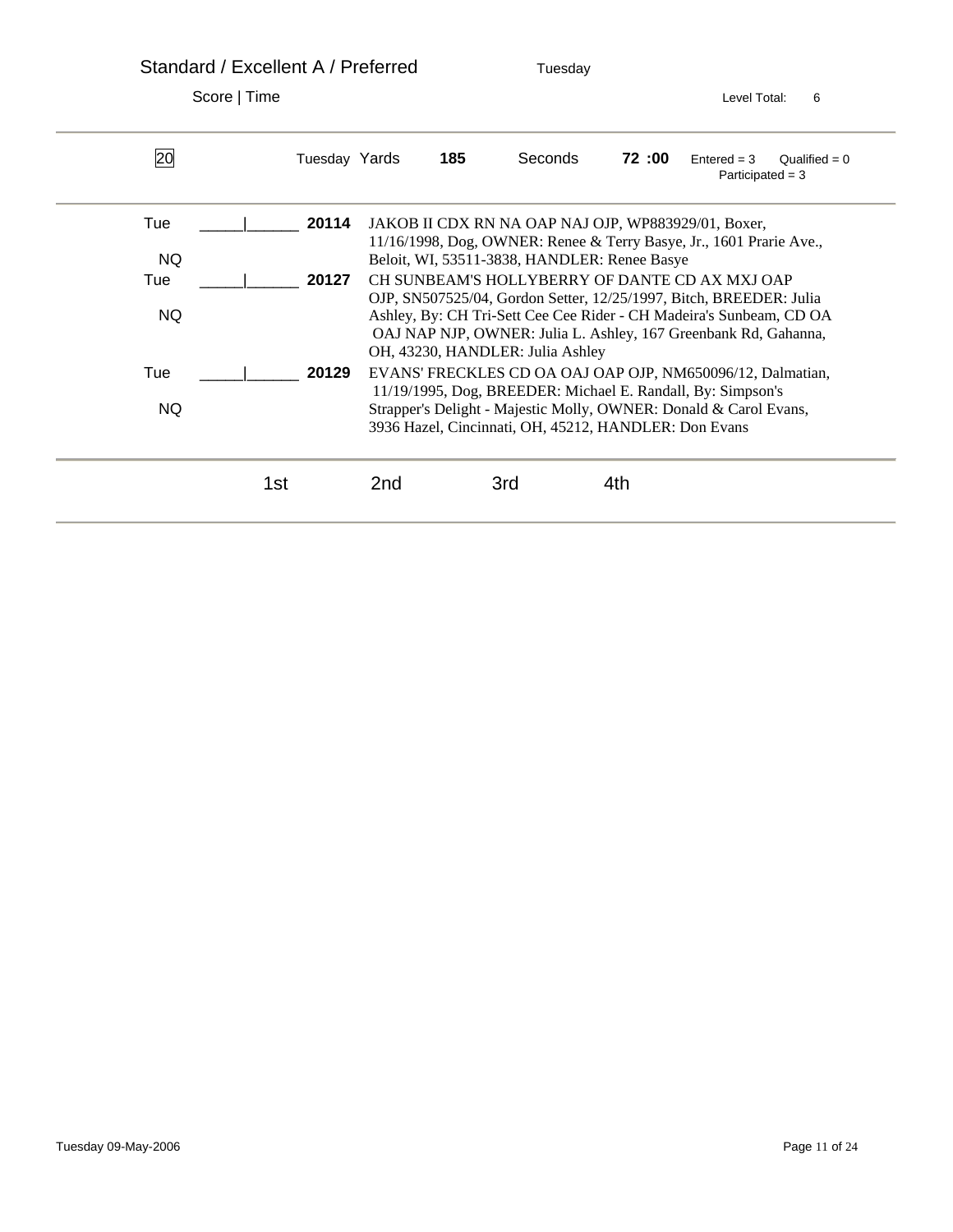| Standard / Excellent B / Preferred |               |                 |     | Tuesday |                   |                                                                                                                                      |  |
|------------------------------------|---------------|-----------------|-----|---------|-------------------|--------------------------------------------------------------------------------------------------------------------------------------|--|
| Score   Time                       |               |                 |     |         | Level Total:<br>2 |                                                                                                                                      |  |
| 16                                 | Tuesday Yards |                 | 185 | Seconds | 72:00             | $Entered = 1$<br>Qualified = $0$<br>Participated = $1$                                                                               |  |
| Tue<br><b>NQ</b>                   | 16105         | 1000            |     |         |                   | SUEY NA NAJ OAP OJP, ILP98971, Australian Cattle Dog, 8/15/1999,<br>Bitch, OWNER: Rita Drewry, 111 Turner Drive, Lebanon, OH, 45036- |  |
|                                    | 1st           | 2 <sub>nd</sub> |     | 3rd     | 4 <sup>th</sup>   |                                                                                                                                      |  |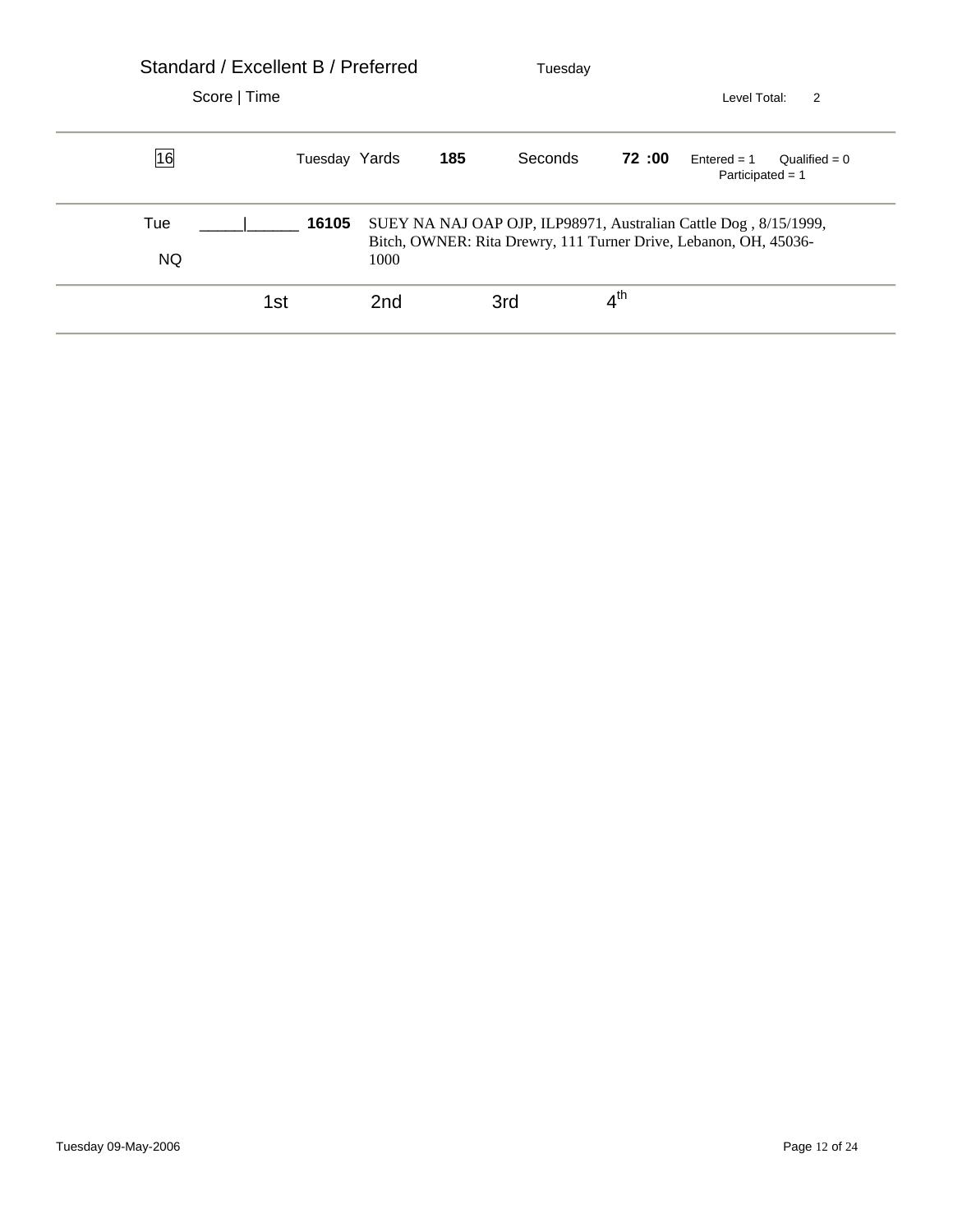|     |                               | Score   Time |               |                 |                         |                                        |     |       | Level Total:<br>9                                                                                                                                                                                                                                        |
|-----|-------------------------------|--------------|---------------|-----------------|-------------------------|----------------------------------------|-----|-------|----------------------------------------------------------------------------------------------------------------------------------------------------------------------------------------------------------------------------------------------------------|
|     | 20                            |              | Tuesday Yards |                 | 115                     | Seconds                                |     | 38:00 | Qualified $= 1$<br>$Entered = 3$<br>Participated = $3$                                                                                                                                                                                                   |
| 1st | Tue                           | 100/38:98    | 20131         |                 |                         |                                        |     |       | TWILIGHT STARBURST PT, DL909444/01, Border Collie, 1/5/2001,<br>Dog, OWNER: Helen O'Donohoe, 707 Pine St., Hamilton, OH, 45011                                                                                                                           |
|     | <b>QUALIFIED</b><br>Tue       |              | 20137         |                 |                         |                                        |     |       | BECCA RN, ILP103460, Boxer, 8/1/2003, Bitch, OWNER: Sandra Kistler,<br>214 Ranchview Dr., Vandalia, OH, 45377, HANDLER: Ken Kistler                                                                                                                      |
|     | <b>NQ</b><br>Tue<br><b>NQ</b> |              | 20139         |                 |                         | 214 Ranchview Dr., Vandalia, OH, 45377 |     |       | PENNY RN, ILP152409, Boxer, 4/8/2004, Bitch, OWNER: Sandra Kistler,                                                                                                                                                                                      |
|     |                               |              | 1st 20131     | 2 <sub>nd</sub> |                         | 3rd                                    | 4th |       |                                                                                                                                                                                                                                                          |
|     | $\overline{24}$               |              | Tuesday Yards |                 | 115                     | Seconds                                |     | 38:00 | $Entered = 4$<br>Qualified $= 1$<br>Participated = $4$                                                                                                                                                                                                   |
|     | Tue<br><b>NQ</b>              |              | 24107         |                 | HANDLER: Theresa Garton |                                        |     |       | WINDMERE TEXAS SAGEBRUSH CGC, WS036452/01, Boxer,<br>3/23/2003, Dog, BREEDER: Owners, By: CH School's Fireworks<br>Powerplay - Windmere Tess D'Urbervilles, RN CGC, OWNER: Theresa<br>Garton & Lynn Garton, P.O. Box 13068, Oklahoma City, OK, 73113,    |
| 1st | <b>Tue</b>                    | 100/30:68    | 24108         |                 |                         |                                        |     |       | BOSCO JABBA THE HUT, WS006271/03, Boxer, 5/4/2002, Dog,<br><b>OWNER: Ron Trainer, 320 Shawnee Trail, Centerville, OH, 45458</b>                                                                                                                          |
|     | <b>QUALIFIED</b><br>Tue       |              | 24111         |                 |                         |                                        |     |       | MITCH'S GYPSY IN THE PALACE, WS066826/07, Boxer, 8/10/2003,<br>Bitch, OWNER: Margaret Magoffin, 15 Hillrise Dr., Penfield, NY, 14526                                                                                                                     |
|     | <b>NO</b><br>Tue<br><b>NQ</b> |              | 24130         |                 | HANDLER: Theresa Garton |                                        |     |       | WINMERE BLACK EYED SUSAN RN CGC, WS036452/02, Boxer,<br>3/23/2003, Bitch, BREEDER: Owner, By: CH School's Fireworks<br>Powerplay - Winmere Tess D'Urbervilles, RN CGC, OWNER: Theresa<br>Garton & Lynn Garton, P.O. Box 13068, Oklahoma City, OK, 73113, |
|     |                               |              |               |                 |                         |                                        |     |       |                                                                                                                                                                                                                                                          |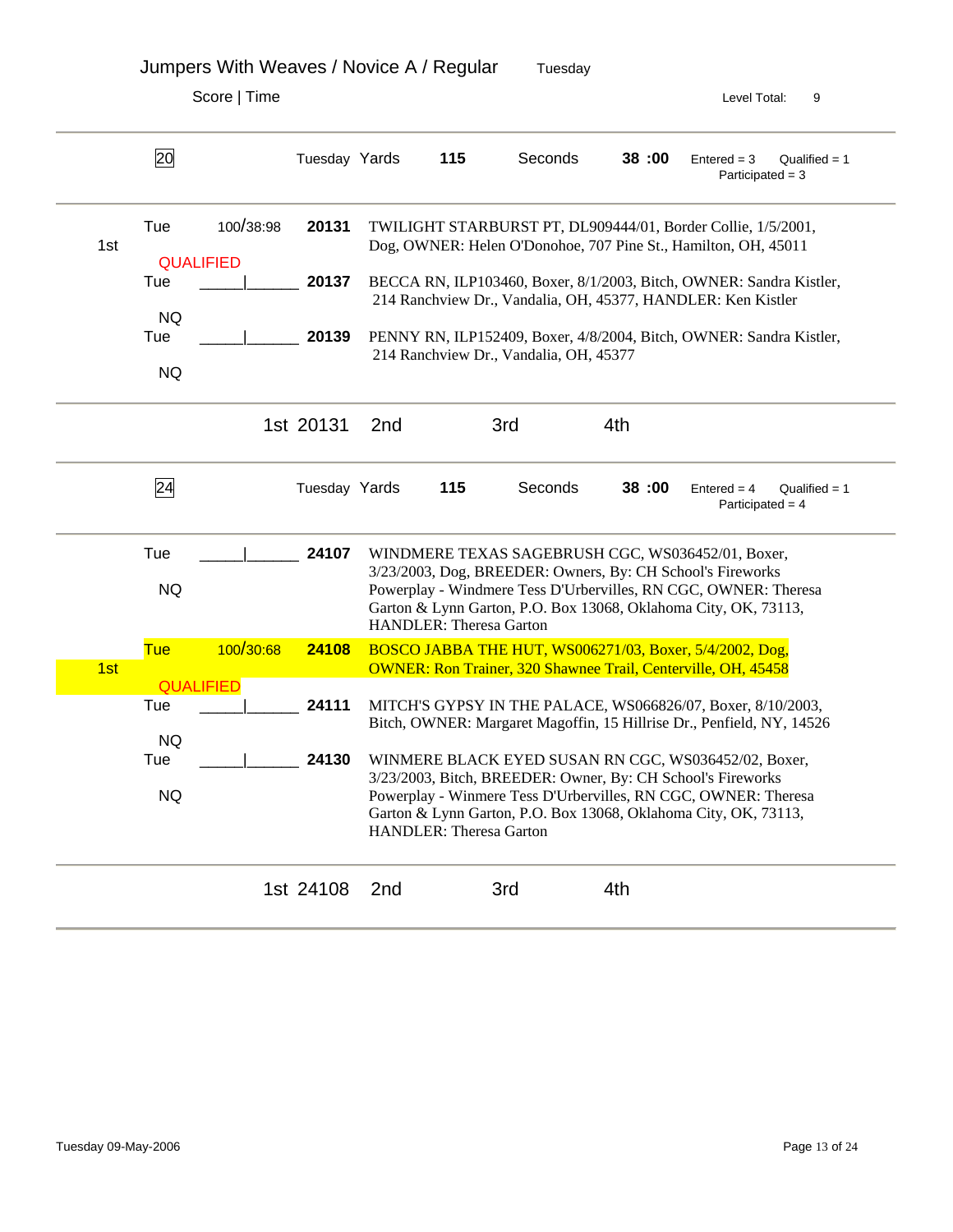Jumpers With Weaves / Novice B / Regular Tuesday

| 20        |                                                                                                                                                                   | Tuesday Yards    |                                                                    | 115                            | Seconds     | 38:00           | $Entered = 8$<br>$Qualified = 0$<br>Participated $= 7$                                                                                                                                                                                                                                                                                                                                                                                                                                                                                                                                                                                                                                                                                                                                                                                                                                                                                                                                                                                                                                                                                                                                                                                                                                                                                                                                                                                                                                                                                                                                                                                                                                                                                                           |  |  |
|-----------|-------------------------------------------------------------------------------------------------------------------------------------------------------------------|------------------|--------------------------------------------------------------------|--------------------------------|-------------|-----------------|------------------------------------------------------------------------------------------------------------------------------------------------------------------------------------------------------------------------------------------------------------------------------------------------------------------------------------------------------------------------------------------------------------------------------------------------------------------------------------------------------------------------------------------------------------------------------------------------------------------------------------------------------------------------------------------------------------------------------------------------------------------------------------------------------------------------------------------------------------------------------------------------------------------------------------------------------------------------------------------------------------------------------------------------------------------------------------------------------------------------------------------------------------------------------------------------------------------------------------------------------------------------------------------------------------------------------------------------------------------------------------------------------------------------------------------------------------------------------------------------------------------------------------------------------------------------------------------------------------------------------------------------------------------------------------------------------------------------------------------------------------------|--|--|
|           |                                                                                                                                                                   | 20102            |                                                                    |                                |             |                 |                                                                                                                                                                                                                                                                                                                                                                                                                                                                                                                                                                                                                                                                                                                                                                                                                                                                                                                                                                                                                                                                                                                                                                                                                                                                                                                                                                                                                                                                                                                                                                                                                                                                                                                                                                  |  |  |
|           |                                                                                                                                                                   |                  |                                                                    |                                |             |                 |                                                                                                                                                                                                                                                                                                                                                                                                                                                                                                                                                                                                                                                                                                                                                                                                                                                                                                                                                                                                                                                                                                                                                                                                                                                                                                                                                                                                                                                                                                                                                                                                                                                                                                                                                                  |  |  |
|           |                                                                                                                                                                   | 20134            |                                                                    |                                |             |                 |                                                                                                                                                                                                                                                                                                                                                                                                                                                                                                                                                                                                                                                                                                                                                                                                                                                                                                                                                                                                                                                                                                                                                                                                                                                                                                                                                                                                                                                                                                                                                                                                                                                                                                                                                                  |  |  |
|           |                                                                                                                                                                   |                  |                                                                    |                                |             |                 |                                                                                                                                                                                                                                                                                                                                                                                                                                                                                                                                                                                                                                                                                                                                                                                                                                                                                                                                                                                                                                                                                                                                                                                                                                                                                                                                                                                                                                                                                                                                                                                                                                                                                                                                                                  |  |  |
|           |                                                                                                                                                                   |                  |                                                                    |                                |             |                 |                                                                                                                                                                                                                                                                                                                                                                                                                                                                                                                                                                                                                                                                                                                                                                                                                                                                                                                                                                                                                                                                                                                                                                                                                                                                                                                                                                                                                                                                                                                                                                                                                                                                                                                                                                  |  |  |
|           |                                                                                                                                                                   |                  |                                                                    |                                |             |                 |                                                                                                                                                                                                                                                                                                                                                                                                                                                                                                                                                                                                                                                                                                                                                                                                                                                                                                                                                                                                                                                                                                                                                                                                                                                                                                                                                                                                                                                                                                                                                                                                                                                                                                                                                                  |  |  |
| <b>NQ</b> |                                                                                                                                                                   |                  |                                                                    |                                |             |                 |                                                                                                                                                                                                                                                                                                                                                                                                                                                                                                                                                                                                                                                                                                                                                                                                                                                                                                                                                                                                                                                                                                                                                                                                                                                                                                                                                                                                                                                                                                                                                                                                                                                                                                                                                                  |  |  |
|           |                                                                                                                                                                   | 20143            |                                                                    |                                |             |                 |                                                                                                                                                                                                                                                                                                                                                                                                                                                                                                                                                                                                                                                                                                                                                                                                                                                                                                                                                                                                                                                                                                                                                                                                                                                                                                                                                                                                                                                                                                                                                                                                                                                                                                                                                                  |  |  |
|           |                                                                                                                                                                   |                  |                                                                    |                                |             |                 |                                                                                                                                                                                                                                                                                                                                                                                                                                                                                                                                                                                                                                                                                                                                                                                                                                                                                                                                                                                                                                                                                                                                                                                                                                                                                                                                                                                                                                                                                                                                                                                                                                                                                                                                                                  |  |  |
|           |                                                                                                                                                                   |                  |                                                                    |                                |             |                 |                                                                                                                                                                                                                                                                                                                                                                                                                                                                                                                                                                                                                                                                                                                                                                                                                                                                                                                                                                                                                                                                                                                                                                                                                                                                                                                                                                                                                                                                                                                                                                                                                                                                                                                                                                  |  |  |
|           |                                                                                                                                                                   |                  |                                                                    |                                |             |                 |                                                                                                                                                                                                                                                                                                                                                                                                                                                                                                                                                                                                                                                                                                                                                                                                                                                                                                                                                                                                                                                                                                                                                                                                                                                                                                                                                                                                                                                                                                                                                                                                                                                                                                                                                                  |  |  |
|           |                                                                                                                                                                   |                  |                                                                    |                                |             |                 |                                                                                                                                                                                                                                                                                                                                                                                                                                                                                                                                                                                                                                                                                                                                                                                                                                                                                                                                                                                                                                                                                                                                                                                                                                                                                                                                                                                                                                                                                                                                                                                                                                                                                                                                                                  |  |  |
|           |                                                                                                                                                                   |                  |                                                                    |                                |             |                 |                                                                                                                                                                                                                                                                                                                                                                                                                                                                                                                                                                                                                                                                                                                                                                                                                                                                                                                                                                                                                                                                                                                                                                                                                                                                                                                                                                                                                                                                                                                                                                                                                                                                                                                                                                  |  |  |
|           |                                                                                                                                                                   | 20148            |                                                                    |                                |             |                 |                                                                                                                                                                                                                                                                                                                                                                                                                                                                                                                                                                                                                                                                                                                                                                                                                                                                                                                                                                                                                                                                                                                                                                                                                                                                                                                                                                                                                                                                                                                                                                                                                                                                                                                                                                  |  |  |
|           |                                                                                                                                                                   |                  |                                                                    |                                |             |                 |                                                                                                                                                                                                                                                                                                                                                                                                                                                                                                                                                                                                                                                                                                                                                                                                                                                                                                                                                                                                                                                                                                                                                                                                                                                                                                                                                                                                                                                                                                                                                                                                                                                                                                                                                                  |  |  |
|           |                                                                                                                                                                   |                  |                                                                    |                                |             |                 |                                                                                                                                                                                                                                                                                                                                                                                                                                                                                                                                                                                                                                                                                                                                                                                                                                                                                                                                                                                                                                                                                                                                                                                                                                                                                                                                                                                                                                                                                                                                                                                                                                                                                                                                                                  |  |  |
|           |                                                                                                                                                                   |                  |                                                                    |                                |             |                 |                                                                                                                                                                                                                                                                                                                                                                                                                                                                                                                                                                                                                                                                                                                                                                                                                                                                                                                                                                                                                                                                                                                                                                                                                                                                                                                                                                                                                                                                                                                                                                                                                                                                                                                                                                  |  |  |
|           |                                                                                                                                                                   |                  |                                                                    |                                |             |                 |                                                                                                                                                                                                                                                                                                                                                                                                                                                                                                                                                                                                                                                                                                                                                                                                                                                                                                                                                                                                                                                                                                                                                                                                                                                                                                                                                                                                                                                                                                                                                                                                                                                                                                                                                                  |  |  |
|           |                                                                                                                                                                   |                  |                                                                    |                                |             |                 |                                                                                                                                                                                                                                                                                                                                                                                                                                                                                                                                                                                                                                                                                                                                                                                                                                                                                                                                                                                                                                                                                                                                                                                                                                                                                                                                                                                                                                                                                                                                                                                                                                                                                                                                                                  |  |  |
|           |                                                                                                                                                                   |                  | Bitch, OWNER: Rebecca & Charles Kunz, 12454 100th Ave., Davenport, |                                |             |                 |                                                                                                                                                                                                                                                                                                                                                                                                                                                                                                                                                                                                                                                                                                                                                                                                                                                                                                                                                                                                                                                                                                                                                                                                                                                                                                                                                                                                                                                                                                                                                                                                                                                                                                                                                                  |  |  |
| <b>NQ</b> |                                                                                                                                                                   |                  |                                                                    |                                |             |                 |                                                                                                                                                                                                                                                                                                                                                                                                                                                                                                                                                                                                                                                                                                                                                                                                                                                                                                                                                                                                                                                                                                                                                                                                                                                                                                                                                                                                                                                                                                                                                                                                                                                                                                                                                                  |  |  |
|           |                                                                                                                                                                   |                  | 2nd                                                                |                                | 3rd         | 4th             |                                                                                                                                                                                                                                                                                                                                                                                                                                                                                                                                                                                                                                                                                                                                                                                                                                                                                                                                                                                                                                                                                                                                                                                                                                                                                                                                                                                                                                                                                                                                                                                                                                                                                                                                                                  |  |  |
| 24        |                                                                                                                                                                   |                  |                                                                    | 115                            | Seconds     | 38:00           | Qualified $= 1$<br>$Entered = 2$                                                                                                                                                                                                                                                                                                                                                                                                                                                                                                                                                                                                                                                                                                                                                                                                                                                                                                                                                                                                                                                                                                                                                                                                                                                                                                                                                                                                                                                                                                                                                                                                                                                                                                                                 |  |  |
|           | 93/45:31                                                                                                                                                          | 24106            |                                                                    |                                |             |                 |                                                                                                                                                                                                                                                                                                                                                                                                                                                                                                                                                                                                                                                                                                                                                                                                                                                                                                                                                                                                                                                                                                                                                                                                                                                                                                                                                                                                                                                                                                                                                                                                                                                                                                                                                                  |  |  |
|           |                                                                                                                                                                   |                  |                                                                    |                                |             |                 |                                                                                                                                                                                                                                                                                                                                                                                                                                                                                                                                                                                                                                                                                                                                                                                                                                                                                                                                                                                                                                                                                                                                                                                                                                                                                                                                                                                                                                                                                                                                                                                                                                                                                                                                                                  |  |  |
|           |                                                                                                                                                                   | 24146            |                                                                    |                                |             |                 |                                                                                                                                                                                                                                                                                                                                                                                                                                                                                                                                                                                                                                                                                                                                                                                                                                                                                                                                                                                                                                                                                                                                                                                                                                                                                                                                                                                                                                                                                                                                                                                                                                                                                                                                                                  |  |  |
|           |                                                                                                                                                                   |                  |                                                                    |                                |             |                 |                                                                                                                                                                                                                                                                                                                                                                                                                                                                                                                                                                                                                                                                                                                                                                                                                                                                                                                                                                                                                                                                                                                                                                                                                                                                                                                                                                                                                                                                                                                                                                                                                                                                                                                                                                  |  |  |
|           |                                                                                                                                                                   |                  |                                                                    |                                |             |                 |                                                                                                                                                                                                                                                                                                                                                                                                                                                                                                                                                                                                                                                                                                                                                                                                                                                                                                                                                                                                                                                                                                                                                                                                                                                                                                                                                                                                                                                                                                                                                                                                                                                                                                                                                                  |  |  |
|           |                                                                                                                                                                   | 1st 24106        | 2nd                                                                |                                | 3rd         | 4 <sup>th</sup> |                                                                                                                                                                                                                                                                                                                                                                                                                                                                                                                                                                                                                                                                                                                                                                                                                                                                                                                                                                                                                                                                                                                                                                                                                                                                                                                                                                                                                                                                                                                                                                                                                                                                                                                                                                  |  |  |
|           | Tue<br><b>NQ</b><br>Tue<br><b>NQ</b><br>Tue<br>Tue<br><b>NQ</b><br>Tue<br><b>NQ</b><br>Tue<br>Absent<br>Tue<br><b>NQ</b><br>Tue<br><b>Tue</b><br>Tue<br><b>NQ</b> | <b>QUALIFIED</b> | 20142<br>20146<br>20149<br>20150<br>1st                            | <b>Staley</b><br>Tuesday Yards | Hendrickson |                 | ALERISSA CHOPIN'S FANTASIA, WS090969/05, Boxer, 6/19/2004,<br>Bitch, OWNER: Rebecca & Charles Kunz, 12454 100th Ave., Davenport,<br>IA, 52804-9046, HANDLER: Rebecca Kunz<br>GOLD MEDAL'S CARBON COPY, WS099611/01, Boxer, 7/23/2004,<br>Bitch, OWNER: Valerie J. Rosenblum, 398 Slow Draw Dr., Valparaiso,<br>IN, 46383, HANDLER: Valerie Rosenblum<br>FOURMILE RED RYDER, DN053123/05, Australian Shepherd,<br>11/28/2003, Dog, OWNER: Steve & Nancy Petree, 9483 Gregg Dr., West<br>Chester, OH, 45069, HANDLER: Steve Petree<br>WILLOW WOOD'S FAITH, WS032575/01, Boxer, 2/25/2003, Bitch,<br>OWNER: Rebecca & Charles Kunz, 12454 100th Ave., Davenport, IA,<br>52804-9046, HANDLER: Rebecca Kunz<br>SUNCHASE'S LITTLE BLACK DRESS RN, WS069670/06, Boxer,<br>11/20/2003, Bitch, OWNER: Tracy L. Hendrickson & Rhoda Goselin, 4412<br>W. Kent Circle, Broken Arrow, OK, 74012, HANDLER: Tracy L.<br>CH BARGARY'S OUTRAGEOUS FORTUNE RN, WP967511/04,<br>Boxer, 3/4/2000, Bitch, OWNER: Barbara & Gary Wadge, 28496<br>Patterson Dr., LaCombe, LA, 70445, HANDLER: Barbara Wadge<br>BENCHMARK'S AURORA STAR, WR064897/02, Boxer, 4/1/2002,<br>Bitch, BREEDER: S. Hensley/S. Prillwitz/C. Burks, By: CH Higo's After 6<br>- Benchmark 'GD Golly Miss Molly, OWNER: Brenda Staley & Ellen<br>Ellerman, 355 N. Chesnut St., Monrovia, IN, 46157, HANDLER: Brenda<br>ALERISSA HOPE'S HIGH FLYER, WS130943/01, Boxer, 4/21/2005,<br>IA, 52804-9046, HANDLER: Rebecca Kunz<br>Participated = $2$<br>TAILS OF THE VELVET BOSCO, ILP101060, Boxer, 7/22/1999, Dog,<br><b>OWNER: Tracy Kinney, 4119 Summit Rd., Batavia, OH, 45103</b><br>BENCHMARK'S BLACK MAGIC, WS131633/02, Boxer, 5/9/2005, Dog,<br>OWNER: Brenda Staley, 355 N Chestnut St, Monrovia, IN, 46157 |  |  |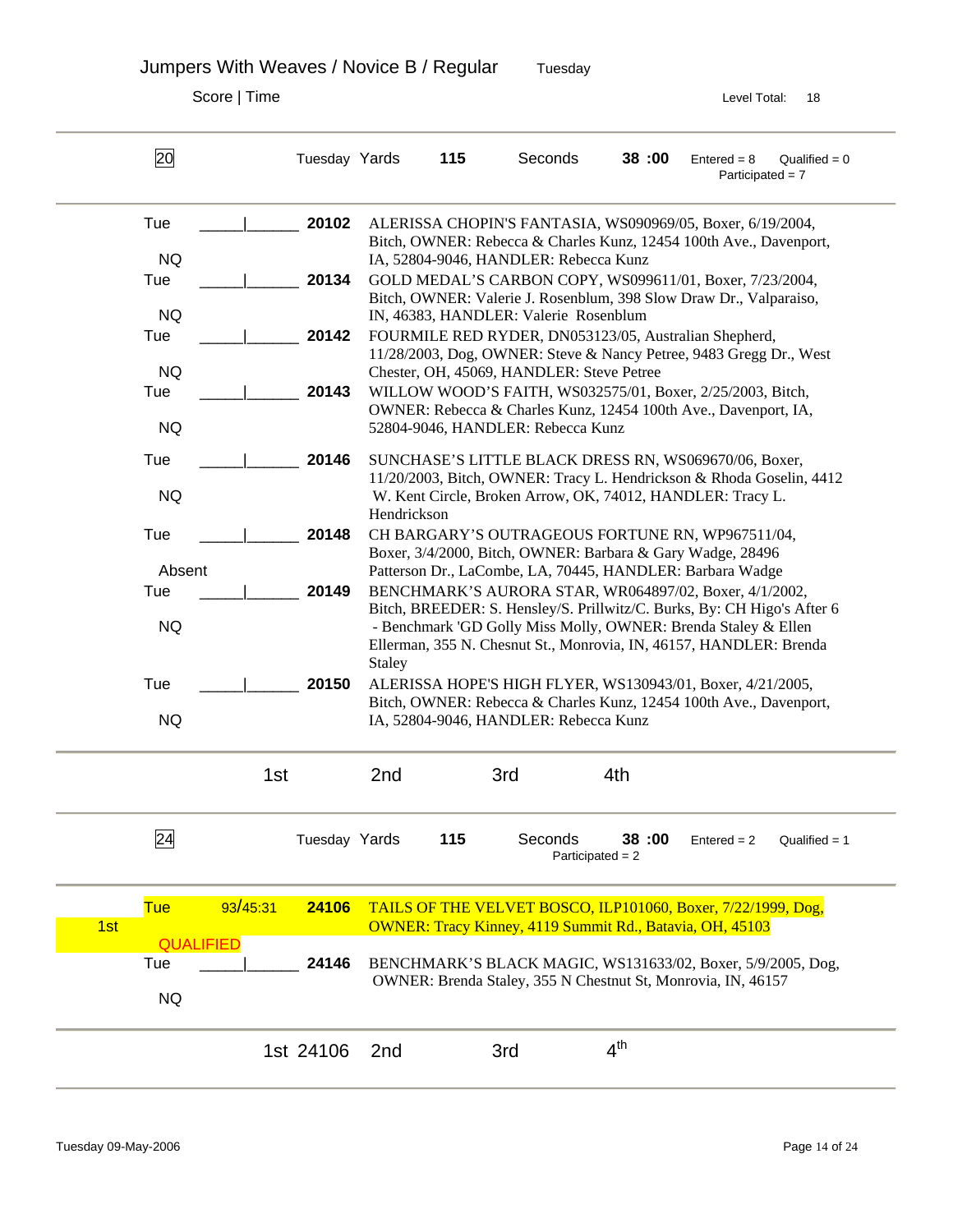Jumpers With Weaves / Open / Regular Tuesday 7 uses and the Superior States of Tuesday

|                     | 20                                    |           | Tuesday Yards  | 132                     | Seconds                                                                            |     | 38:00 | $Entered = 5$<br>Participated = $4$                                                                                                                                                                                                                        | Qualified $= 2$ |
|---------------------|---------------------------------------|-----------|----------------|-------------------------|------------------------------------------------------------------------------------|-----|-------|------------------------------------------------------------------------------------------------------------------------------------------------------------------------------------------------------------------------------------------------------------|-----------------|
|                     | Tue<br><b>NQ</b><br>Tue               |           | 20103<br>20107 | Georgetown, TX, 78628   |                                                                                    |     |       | CH BLUE COLLAR'S STARSHIP MERCURY, WS035473/05, Boxer,<br>4/13/2003, Bitch, OWNER: Kerry Rogers, 131 Casa Loma Cir.,<br>SAVOY LUSTIG UND SCHOEN NA NAJ, WR002256/01, Boxer,                                                                                |                 |
|                     | Absent                                |           |                |                         |                                                                                    |     |       | 10/31/2000, Bitch, OWNER: Mary & Stephen Quinn, 37337 Orange<br>Blossom Lane, Dade City, FL, 33525-0805, HANDLER: Stephen Quinn                                                                                                                            |                 |
| 1st                 | <b>Tue</b><br><b>QUALIFIED</b>        | 100/35:95 | 20109          |                         | Schultz, 1105 Rowe Rd., Milford, MI, 48380                                         |     |       | COUNTERGLOW'S REBELLINA NA NAJ, WS046833/01, Boxer,<br>4/10/2000, Bitch, BREEDER: Susan G. Rodwell, By: Trimanor's Triple<br>Taboo - Counterglow's Classy Mandy, OWNER: Susan L. Stevens-                                                                  |                 |
| 2nd                 | Tue<br><b>QUALIFIED</b><br>Tue<br>NQ. | 100/36:08 | 20120<br>20135 |                         | 45011-5505, HANDLER: Carol Parker<br>Tylertown Rd., Clarksville, TN, 37040         |     |       | CJ'S PATRIOTIC RUDY OA OAJ, WR068083/03, Standard Schnauzer,<br>7/2/2002, Dog, OWNER: Brian Richard, 3721 Pimlico Ct., Hamilton, OH,<br>CH TEALCREST'S PENNYS FROM HEAVEN CD RN OA NAJ,<br>WR051949/01, Boxer, 10/12/2001, Bitch, OWNER: Jill Hootman, 171 |                 |
|                     |                                       |           | 1st 20109      | 2nd 20120               | 3rd                                                                                | 4th |       |                                                                                                                                                                                                                                                            |                 |
|                     | $\overline{24}$                       |           | Tuesday Yards  | 132                     | Seconds                                                                            |     | 38:00 | $Entered = 11$<br>Participated = 11                                                                                                                                                                                                                        | Qualified = $0$ |
|                     | Tue                                   |           | 24104          |                         |                                                                                    |     |       | CH CARISTEDA NUGGET NA NAJ, HM735581/01, Saluki, 10/3/1997,<br>Dog, OWNER: Claudia Davis & April Laslie, 3108 Frazee Rd., Somerville,                                                                                                                      |                 |
|                     | <b>NQ</b><br>Tue<br><b>NQ</b>         |           | 24105          |                         | OH, 45064, HANDLER: April Laslie<br>Luther, IA, 50152-0357, HANDLER: Deborah Owens |     |       | B & D'S U OUGHTA C DA OTHER GUY CD NA NAJ RN, ILP92563,<br>Boxer, 11/27/2000, Dog, OWNER: Debra & Robert Owens, Box 357,                                                                                                                                   |                 |
|                     | Tue<br>NQ.                            |           | 24113          | Broken Arrow, OK, 74012 |                                                                                    |     |       | SUNCHASE'S BOY TOY CDX OA NAJ RN, WR057501/12, Boxer,<br>11/22/2001, Dog, OWNER: Tracy L. Hendrickson, 4412 W. Kent Circle,                                                                                                                                |                 |
|                     | Tue<br>NQ.                            |           | 24120          | HANDLER: Karen Pompei   | (Labrador), 5/11/1999, Dog, BREEDER: Connie Stutler, By:                           |     |       | APPLE BLOSSOM'S CHIP POMPEI NA NAJ, SN641489/01, Retriever<br>Bonadventure's Sweet Victory - Apple Blossom's Sweet Pollen, OWNER:<br>Karen & Tom Pompei, 1864 E. Lytle 5 Pts Rd, Dayton, OH, 45458-5206,                                                   |                 |
|                     | Tue<br><b>NQ</b>                      |           | 24126          |                         |                                                                                    |     |       | CH NANI'S STREAK OF WISE MOVES JH NA OAJ, SR143357/05,<br>Weimaraner, 12/17/2003, Bitch, OWNER: Teresa L. Borman & Christine<br>M. Grisell, 2714 S. 1200 E., Zionsville, IN, 46077, HANDLER: Terrie                                                        |                 |
|                     | Tue<br>NQ.                            |           | 24128          | Dayton, OH, 45427       |                                                                                    |     |       | CH DIOR BAYZ UNDEFEATED VLAD CD NAJ, DN049343/08,<br>Briard, 8/12/2003, Dog, OWNER: Karol Paulus, 6733 W. Third St.,                                                                                                                                       |                 |
| Tuesday 09-May-2006 | Tue<br><b>NQ</b>                      |           | 24131          |                         | Somerville, OH, 45064, HANDLER: April Laslie                                       |     |       | CH CARISTEDA COOKIES 'N CREAM NAJ, HM637208/01, Saluki,<br>12/14/1995, Dog, OWNER: Claudia Davis & April Laslie, 3108 Frazee Rd.,                                                                                                                          | Page 15 of 24   |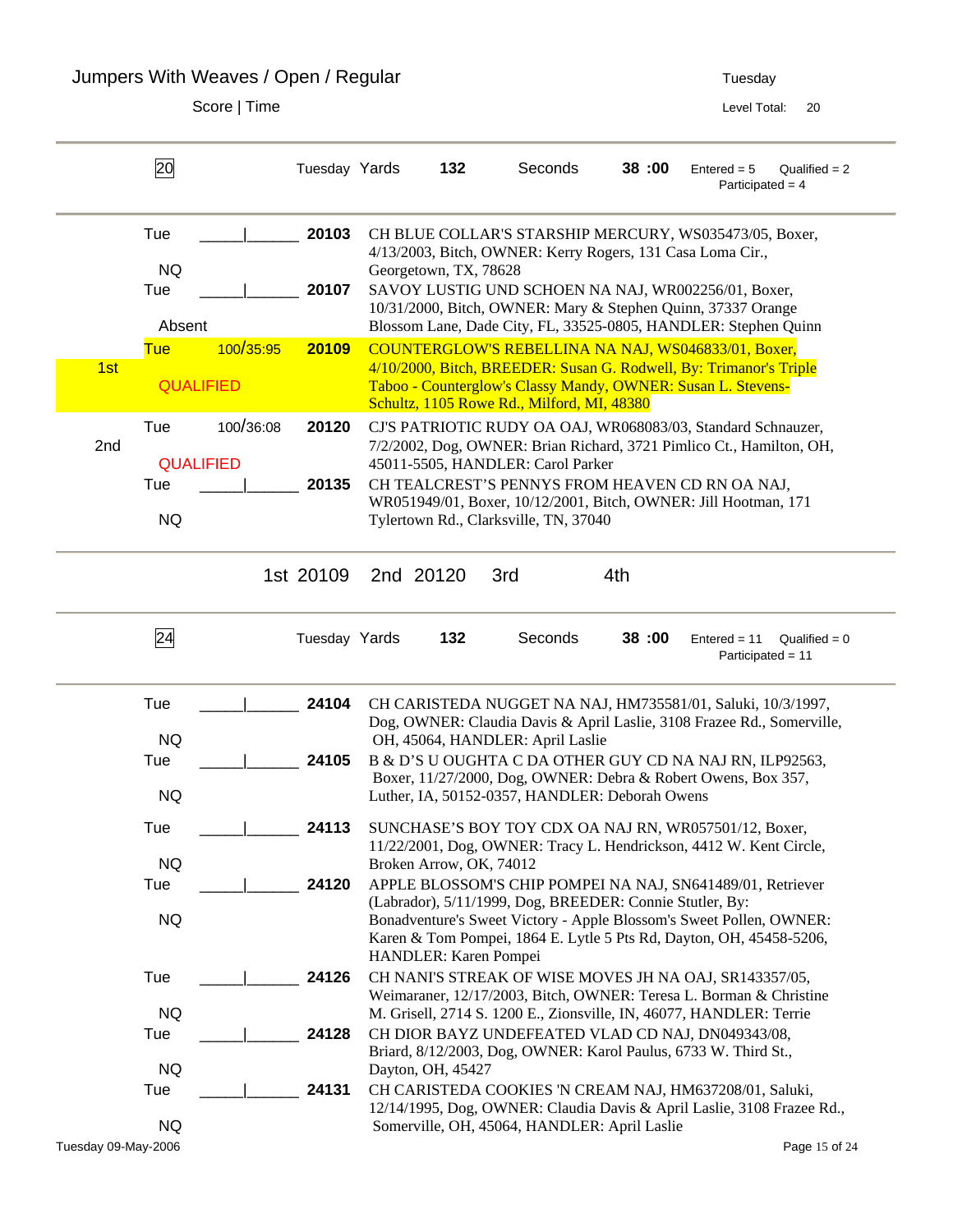|              | Jumpers With Weaves / Open / Regular |                |     | Tuesday                                                                                                                         |              |    |
|--------------|--------------------------------------|----------------|-----|---------------------------------------------------------------------------------------------------------------------------------|--------------|----|
| Score   Time |                                      |                |     |                                                                                                                                 | Level Total: | 20 |
| Tue          | 24132                                |                |     | GOLD MEDAL'S ROYAL EDITION NA NAJ, WP990227/06, Boxer,<br>8/30/2000, Dog, OWNER: Valerie J. Rosenblum, 398 Slow Draw Dr.,       |              |    |
| NQ.          |                                      |                |     | Valparaiso, IN, 46383, HANDLER: Valerie Rosenblum                                                                               |              |    |
| Tue          | 24133                                |                |     | SEMPER FI STEALING HOME NA NAJ CD RN, WS012958/04, Boxer,<br>7/17/2002, Dog, OWNER: Dena Hudson & Claudia Clifton, 782 Coventry |              |    |
| NQ.          |                                      |                |     | Township Rd., Marietta, GA, 30062, HANDLER: Dena Hudson                                                                         |              |    |
| Tue          | 24135                                |                |     | BRAVO'S CHORUS LINE CD NA NAJ, WR062042/05, Boxer,<br>3/1/2002, Bitch, OWNER: Carol & Phil Garaghty, 7733 59th Ave. No.,        |              |    |
| NQ.          |                                      |                |     | Crystal, MN, 55428-3241, HANDLER: Carol Garaghty                                                                                |              |    |
| Tue          | 24121                                |                |     | GOLD MEDAL'S JAX OF ALL TRADES NAJ RN, WR064850/06,<br>Boxer, 4/30/2002, Dog, OWNER: Ellen M Gruber, 227 Morris Drive, Niles,   |              |    |
| NQ.          |                                      | MI, 49120-8732 |     |                                                                                                                                 |              |    |
|              | 1st                                  | 2nd            | 3rd | 4th                                                                                                                             |              |    |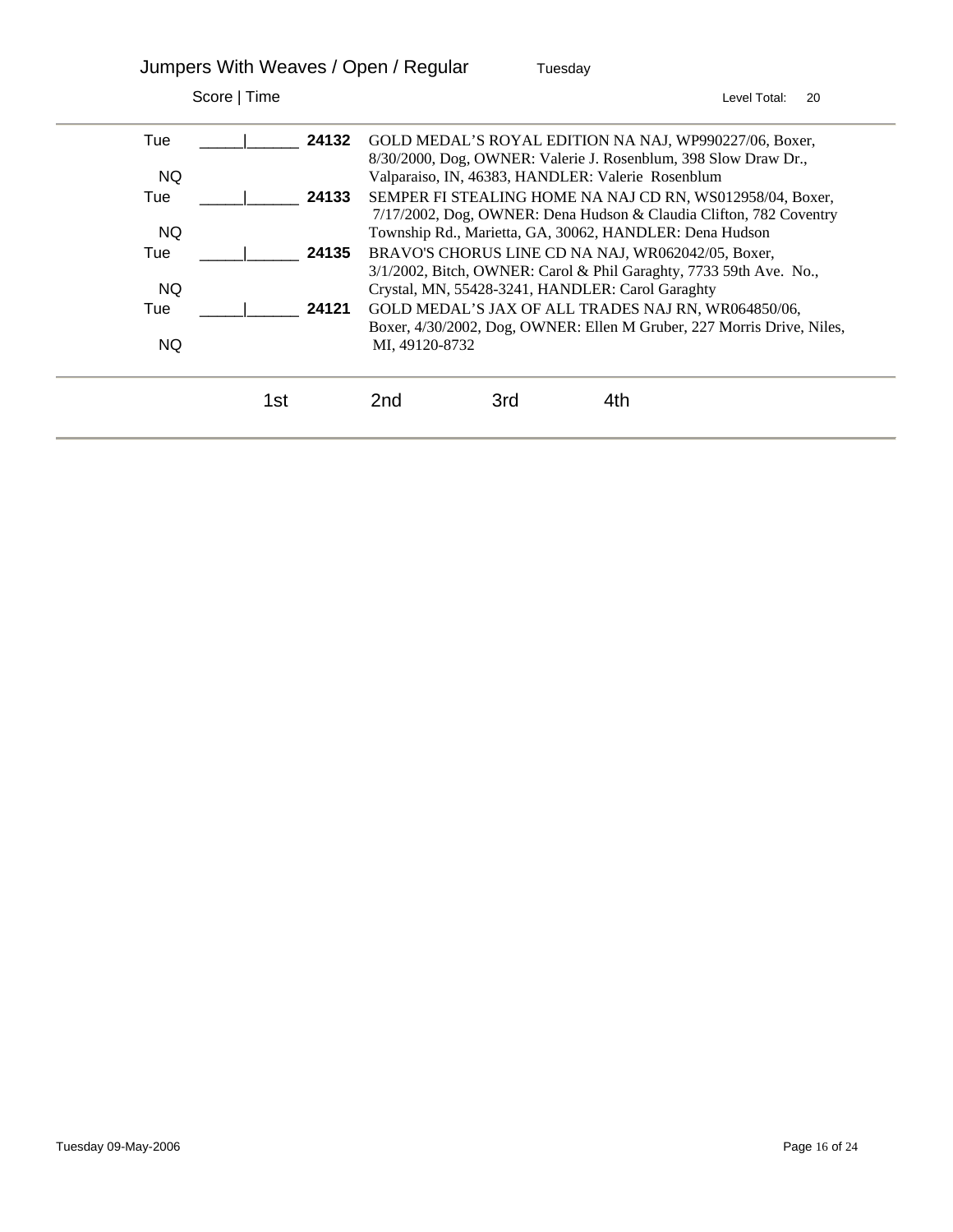Jumpers With Weaves / Excellent A / Tuesday

Score | Time Level Total: 21

20 Tuesday Yards **165** Seconds **44 :00** Entered = 5 Qualified = 0 Participated = 5 Tue \_\_\_\_\_|\_\_\_\_\_\_ **20104** AMAYA DEE BOXER RN NA OAJ, WP964466/02, Boxer, 3/22/2000, Bitch, BREEDER: Duane & Nancy Ebrecht, By: Pri nce Rocky VII - NQ Milady Jaquelyn Maree, OWNER: Rebecca & Eric Gilchrist, 811 74th St. NE, Cedar Rapids, IA, 52402, HANDLER: Rebecca Gilcrest Tue  $\vert$  **20115** LONERGAN'S MAGGIE MAY NA OAJ, WR028173/06, Boxer, 5/24/2001, Bitch, BREEDER: Natasha Von Brunt, By: Cowboy VIII - NQ Deam Catcher, OWNER: Elisabeth Lonergan, 1465 Y Ave., Ames, IA, 50014, HANDLER: Elisabeth Lonegan Tue \_\_\_\_\_|\_\_\_\_\_\_ **20117** CORAL OA OAJ, DN104606/01, Border Collie, 3/1/2002, Bitch, OWNER: Aaron Connelly & Jessica Nickel, 5619 Samver Rd., Cincinnati, NQ OH, 45239, HANDLER: Aaron Connelly Tue \_\_\_\_\_|\_\_\_\_\_\_ **20121** ROO-B RED SLIPPERS OA OAJ, ILP104807, Australian Shepherd, 12/1/2003, Bitch, OWNER: Diana Reeb, 5913 Heritage Knoll Terrace, NQ Fairfield, OH, 45014 Tue  $\vert$  **20144** SHERWOOD'S MEGHAN IN MOTION RA AX OAJ, WS007739/01, Boxer, 5/28/2002, Bitch, OWNER: Colleen Fleury, 16216 Bluff Rd., NQ Prairieville, LA, 70769 1st 2nd 3rd 4th 24 Tuesday Yards **165** Seconds **44 :00** Entered = 7 Qualified = 0 Participated  $= 6$ Tue \_\_\_\_\_|\_\_\_\_\_\_ **24109** MAGIC IN PARADISE AX OAJ, WR02860206, Boxer, 6/8/2001, Bitch, OWNER: Rosemarie V. Right, P.O. Box 369, Springboro, PA, 16435, NQ HANDLER: Rosemarie Right Tue  $\vert$  **24116** HILLTOP'S SHE IS A MULLIGAN CD OA OAJ, PR030132/04, Poodle (Standard), 10/6/2003, Bitch, OWNER: Tonnie Gear, 5948 Price Rd, NQ Milford, OH, 45150 Tue  $\vert$  **24119** NACH RIVAL'S SUPER POWER NA OAJ, DN091886/05, Border Collie, 9/28/2004, Dog, OWNER: LInda Mecklenburg, 4290 County Road Absent 98, Mt. Gilead, OH, 43338, HANDLER: LInda Meclenburg Tue  $\vert$  **24124** RISING SUN DOUBLE O SEVEN AX OAJ, DN011660/01, Border Collie, 4/20/1998, Dog, OWNER: Jennifer Dec, DVM & Jim Fleming, 5366 NQ Van Slyke Rd., Flint, MI, 48507, HANDLER: Jennifer Dec Tue <sup>1</sup> 24125 CH PHILAINE DE BEJAUNE OA OAJ, DL835946/07, Briard, 11/29/1999, Bitch, BREEDER: Meg Weitz and Mike Greenberg, By: Indy NQ Blond de la Tour St. Genin - Ch Lumina de Bejaune, OWNER: Linda Brown & Meg Weitz, 24 Carlton Dr, Hamilton, OH, 45015, HANDLER: Tue  $\vert$  **24134** ANGEL BABY REBECCA'S HOPE NA OAJ, WP912782/02, Boxer, 4/19/1999, Bitch, OWNER: Rebecca & Charles Kunz, 12454 100th Ave., NQ Davenport, IA, 52804-9046, HANDLER: Rebecca Kunz Tue \_\_\_\_\_|\_\_\_\_\_\_ **24142** SUNCHASE'S BLEACHED BLONDE CDX OA OAJ RN, ILP100396, Boxer, 8/7/1998, Bitch, OWNER: Tracy L. Hendrickson, 4412 W. Kent NQ Circle, Broken Arrow, OK, 74012 1st 2nd 3rd 4th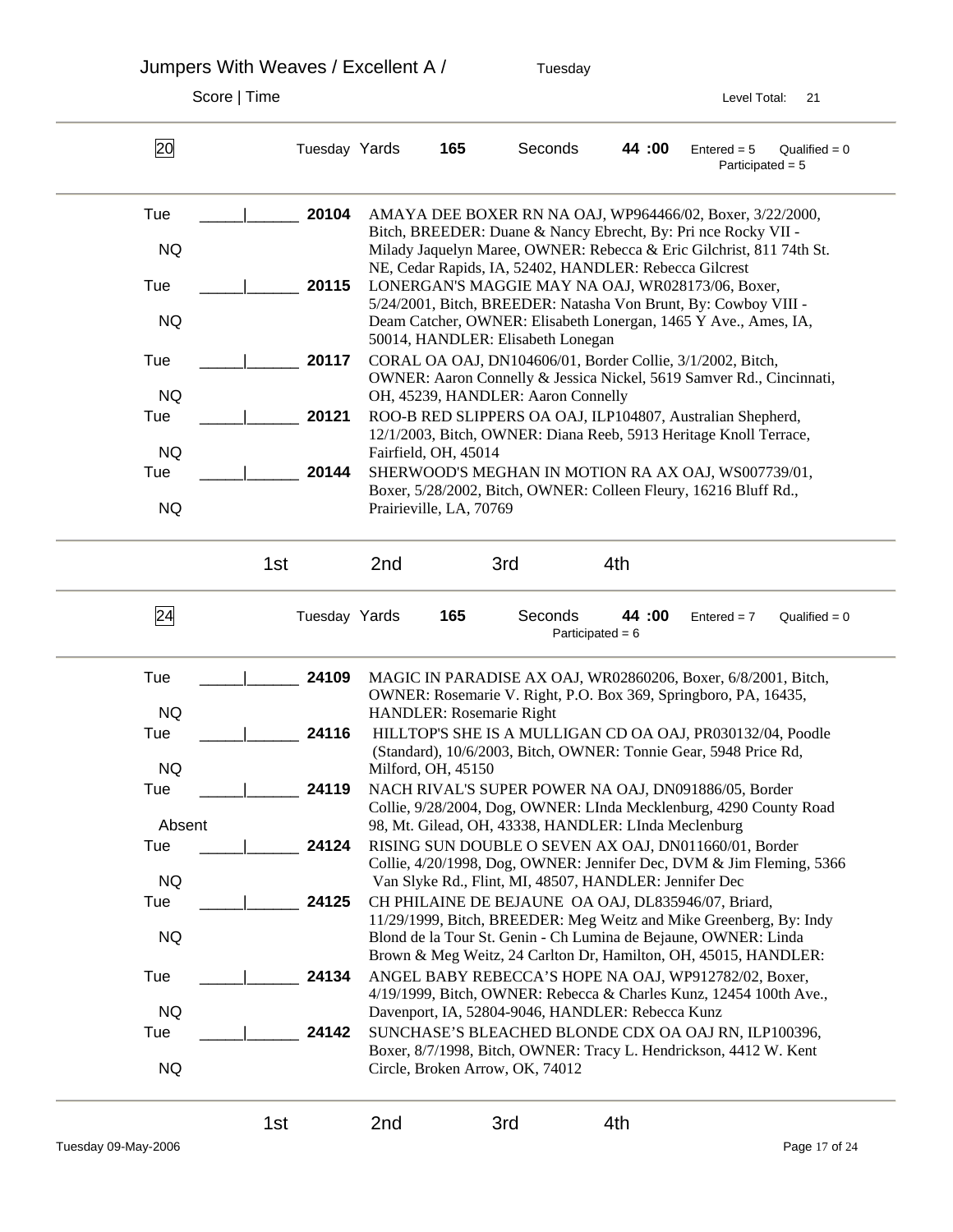Jumpers With Weaves / Excellent B / Tuesday

|     | 20                             |           | Tuesday Yards |             | 165                          | Seconds                                                                               | 44 :00 | $Entered = 14$<br>$Qualified = 3$<br>Participated = 13                                                                                                                                                                                                           |
|-----|--------------------------------|-----------|---------------|-------------|------------------------------|---------------------------------------------------------------------------------------|--------|------------------------------------------------------------------------------------------------------------------------------------------------------------------------------------------------------------------------------------------------------------------|
|     | Tue<br><b>NQ</b>               |           | 20101         | Paula Rubin |                              |                                                                                       |        | WINJAMMER'S HEADLINES AA AXJ RN, DL832329/08, Belgian<br>Tervuren, 2/27/2000, Bitch, BREEDER: Pat Morgan, By: Hades Du Bois<br>Du Tot HT - Jenny Du Crepuscule Des Loups PT, OWNER: Paula &<br>Allan Rubin, 561 Blossomhil Lane, Cincinnati, OH, 45224, HANDLER: |
| 3rd | <b>Tue</b><br><b>QUALIFIED</b> | 100/42:19 | 20105         | IN, 46157   |                              |                                                                                       |        | STALEY'S SADIE GIRL CD RN MX MXJ, WP861634/02, Boxer,<br>6/18/1998, Bitch, OWNER: Brenda Staley, 355 N Chestnut St, Monrovia,                                                                                                                                    |
| 2nd | <b>Tue</b><br><b>QUALIFIED</b> | 100/38:26 | 20106         |             | Tree Pl., Valrico, FL, 33594 |                                                                                       |        | RIEGEL'S DIAMOND OF SAVOY MX MXJ RN, WR064507/02, Boxer,<br>3/5/2002, Bitch, BREEDER: Esther Riegel & Mary Banta, By: Suncrest's<br>In His Image - Savoy Hot Sicily, CD, OWNER: Ileana Nadal, 3136 Oak                                                           |
| 1st | <b>Tue</b><br><b>QUALIFIED</b> | 100/37:34 | 20110         |             |                              | <b>OWNER: Kelly Rossi, 2066 Madrid Ct. N, Clearwater, FL, 33763</b>                   |        | MACH CELTIC GOLD HUNTRESS, ILP99079, Boxer, 5/1/2001, Bitch,                                                                                                                                                                                                     |
|     | Tue<br><b>NQ</b>               |           | 20112         |             |                              | JOSEPHINE VON BACHBETT VCD2 CDX OA AXJ TD,                                            |        | WS001755/03, Boxer, 1/21/2002, Bitch, OWNER: Renee & Terry Basye,<br>Jr., 1601 Prarie Ave., Beloit, WI, 53511-3838, HANDLER: Renee Basye                                                                                                                         |
|     | Tue<br><b>NQ</b>               |           | 20113         |             |                              | Monrovia, IN, 46157, HANDLER: Brenda Staley                                           |        | BENCHMARK'S JOE LOUIS CD OA MXJ RE, WP982576/03, Boxer,<br>7/8/2000, Dog, OWNER: Brenda & Charles Staley, 355 N Chestnut St,                                                                                                                                     |
|     | Tue<br><b>NQ</b>               |           | 20118         |             |                              |                                                                                       |        | DOTTIE AX AXJ, ILP99272, Australian Cattle Dog, 6/16/1998, Bitch,<br>OWNER: Rita Drewry, 111 Turner Drive, Lebanon, OH, 45036-1000                                                                                                                               |
|     | Tue<br>Absent                  |           | 20119         |             |                              | Gilead, OH, 43338, HANDLER: LInda Meclenburg                                          |        | MACH LUKAN'S MISTER BIG STUFF, DL820144/01, Border Collie,<br>3/8/1997, Dog, OWNER: LInda Mecklenburg, 4290 County Road 98, Mt.                                                                                                                                  |
|     | Tue<br><b>NQ</b>               |           | 20122         | 41035       |                              |                                                                                       |        | MACH SKYE HIGHLANDER'S BRAVEHEART CDX, DL729061/01,<br>Border Collie, 2/6/1998, Bitch, BREEDER: Diane Carr, By: Tux Ted -<br>OTCH Skye High, OWNER: Tom Reed, 230 Duncan Dr, Dry Ridge, KY,                                                                      |
|     | Tue                            |           | 20123         |             |                              | RUDY STUBTAIL AX AXJ, SN660485/08, Pointer (German                                    |        | Shorthaired), 7/23/1999, Bitch, OWNER: Brian Richard, 7426 West                                                                                                                                                                                                  |
|     | <b>NQ</b><br>Tue               |           | 20124         |             |                              |                                                                                       |        | Chester Rd, West Chester, OH, 45069, HANDLER: Maureen Richard<br>DUNDEE WILSON AX AXJ, ILP99951, Australian Shepherd, 1/14/2003,<br>Dog, OWNER: Billie & Dr. Gary Wilson, 597 Marseille Blvd, Winchester,                                                        |
|     | <b>NQ</b><br>Tue<br><b>NQ</b>  |           | 20128         |             |                              | KY, 40391, HANDLER: Billie Wilson                                                     |        | FAIROAKS DAISY MAE AX AXJ, DL779124/03, Australian Shepherd,<br>1/6/1999, Bitch, BREEDER: H.R. & Sandy Cornell, By: Fairoaks Atreyu -<br>Fairoaks Alita, OWNER: Donald & Carol Evans, 3936 Hazel, Cincinnati,                                                    |
|     | Tue<br><b>NQ</b>               |           | 20138         |             |                              | OH, 45212, HANDLER: Don Evans<br>Versailles, KY, 40383-1752, HANDLER: Betsy Blackford |        | SHANTI NANOSECOND AX AXJ, DN034421/03, Australian Shepherd,<br>5/17/2003, Bitch, OWNER: Elizabeth Blackford, 1090 Stourbridge,                                                                                                                                   |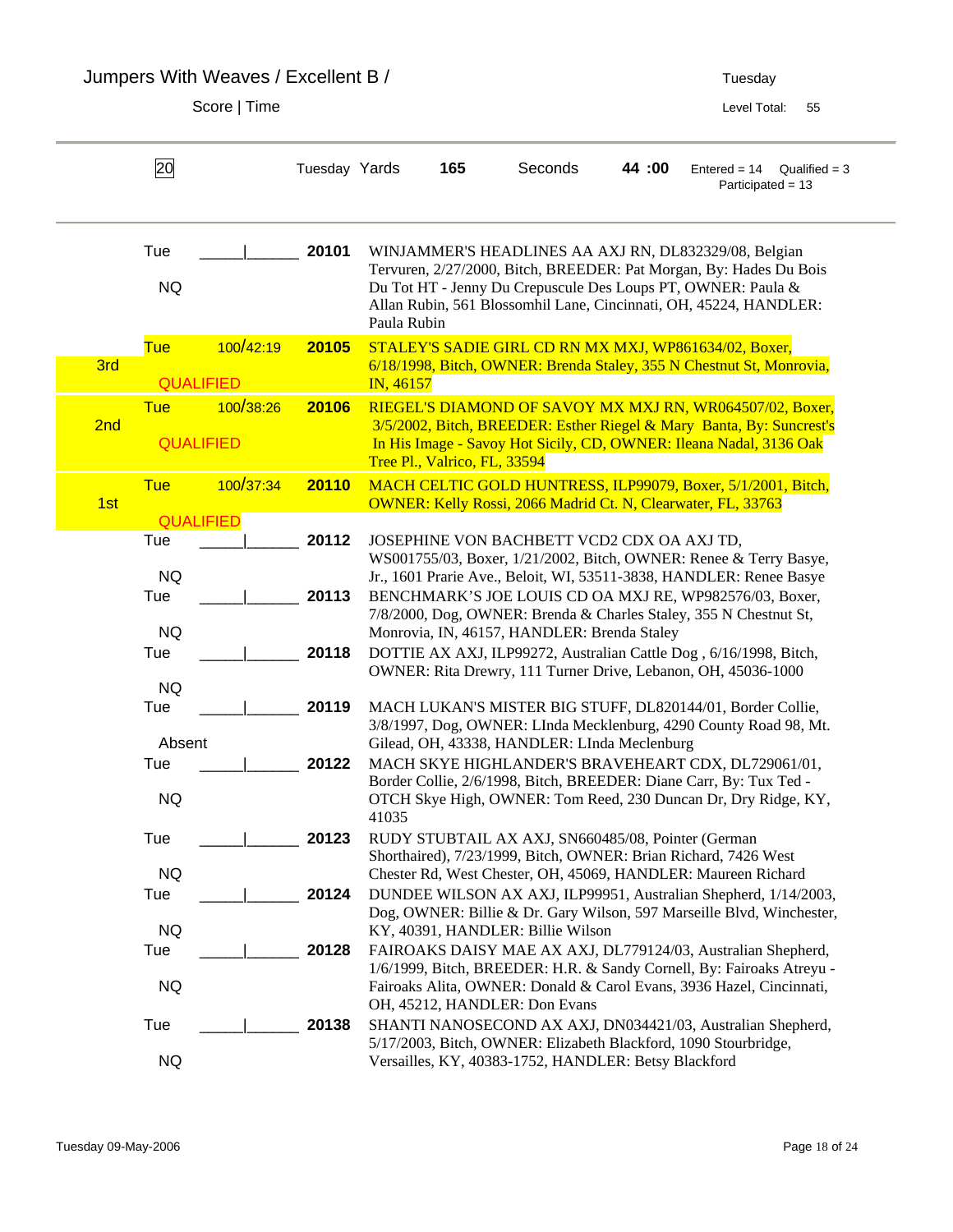|     | Jumpers With Weaves / Excellent B / |           |               |                                 | Tuesday                                            |     |        |                                                                                                                                                                                  |                 |
|-----|-------------------------------------|-----------|---------------|---------------------------------|----------------------------------------------------|-----|--------|----------------------------------------------------------------------------------------------------------------------------------------------------------------------------------|-----------------|
|     | Score   Time                        |           |               |                                 |                                                    |     |        | Level Total:                                                                                                                                                                     | 55              |
|     | Tue<br><b>NQ</b>                    |           | 20145         |                                 | 4412 W. Kent Circle, Broken Arrow, OK, 74012       |     |        | CH SUNCHASE'S SUICIDE BLONDE UDX AX AXJ NAP OJP RN,<br>WP720658/04, Boxer, 7/21/1996, Bitch, OWNER: Tracy L. Hendrickson,                                                        |                 |
|     |                                     |           |               |                                 |                                                    |     |        |                                                                                                                                                                                  |                 |
|     |                                     |           | 1st 20110     | 2nd 20106                       | 3rd 20105                                          | 4th |        |                                                                                                                                                                                  |                 |
|     | 24                                  |           | Tuesday Yards | 165                             | Seconds                                            |     | 44 :00 | $Entered = 18$<br>Participated = 17                                                                                                                                              | Qualified $= 5$ |
|     | Tue                                 |           | 24101         |                                 |                                                    |     |        | AUGUST GRUB GRAU MX MXJ, SN538952/06, Weimaraner,<br>4/20/1998, Dog, OWNER: Jennifer Dec, DVM & Jim Fleming, 5366 Van                                                            |                 |
|     | <b>NQ</b><br>Tue<br><b>NQ</b>       |           | 24102         | Circle, Broken Arrow, OK, 74012 | Slyke Rd., Flint, MI, 48507, HANDLER: Jennifer Dec |     |        | CH SUNCHASE'S ZERO TO HERO UDX AX AXJ RN, WP825867/01,<br>Boxer, 11/22/1997, Dog, OWNER: Tracy L. Hendrickson, 4412 W. Kent                                                      |                 |
|     | Tue<br><b>NQ</b>                    |           | 24103         |                                 |                                                    |     |        | SWEET GEORGIE GIRL UDX MX MXJ, WR03765206, Boxer,<br>7/19/2001, Bitch, OWNER: Ruth M. & James P. Hutchins, 502<br>Blossomhill Lane, Cincinnati, OH, 45224, HANDLER: Jim Hutchins |                 |
|     | <b>Tue</b>                          | 100/38:90 | 24110         |                                 |                                                    |     |        | AMAZING OPPORTUNITY OF CHANCE AX AXJ, WR022646/02,                                                                                                                               |                 |
| 2nd |                                     |           |               |                                 |                                                    |     |        | Boxer, 4/4/2001, Dog, OWNER: Celeste Bell, 5552 Wagoner Ct., Ann                                                                                                                 |                 |
|     | <b>QUALIFIED</b><br>Tue             |           | 24112         | Arbor, MI, 48103                |                                                    |     |        | SCHMIDT'S SLICK LADY'S BLACK ONYX CD AX AXJ,                                                                                                                                     |                 |
|     | <b>NQ</b>                           |           |               |                                 | N Heck Hill Rd., St. Paris, OH, 43072-9349         |     |        | WR025366/01, Boxer, 4/20/2001, Bitch, OWNER: Leta L. McCulla, 1100                                                                                                               |                 |
|     | <b>Tue</b>                          | 100/41:46 | 24115         |                                 |                                                    |     |        | SWEET BEAU REGARDS 2 YOU CDX MX MXJ, WR03765205,                                                                                                                                 |                 |
| 4th | <b>QUALIFIED</b>                    |           |               |                                 |                                                    |     |        | Boxer, 7/19/2001, Dog, OWNER: James P & Ruth M. Hutchins, 502<br>Blossomhill Lane, Cincinnati, OH, 45224, HANDLER: Ruth Hutchins                                                 |                 |
|     | Tue                                 |           | 24117         |                                 |                                                    |     |        | DUTCH OF HILLTOP CD AX AXJ, PP600116/08, Poodle (Standard),                                                                                                                      |                 |
|     | <b>NQ</b>                           |           |               |                                 |                                                    |     |        | 9/23/1999, Dog, BREEDER: Tonnie Gear, By: Ch Farleys D Midnight Sun<br>- Marguant Apricot Lady Ann-Greta, OWNER: Tonnie Gear, 5948 Price                                         |                 |
|     | Tue                                 |           | 24118         | Rd, Milford, OH, 45150          |                                                    |     |        | SUPER STAR AX AXJ, DN091886/05, Border Collie, 9/28/2004, Dog,                                                                                                                   |                 |
|     |                                     |           |               |                                 |                                                    |     |        | OWNER: LInda Mecklenburg, 4290 County Road 98, Mt. Gilead, OH,                                                                                                                   |                 |
|     | Absent<br>Tue                       | 100/37:89 | 24123         |                                 | 43338, HANDLER: LInda Meclenburg                   |     |        | CH MACH2 BRENTWOOD'S COMMANDER IN CHIEF MX MXJ,                                                                                                                                  |                 |
| 1st |                                     |           |               |                                 |                                                    |     |        | SN792491/01, Setter (Gordon), 10/30/2000, Dog, BREEDER: Chuck                                                                                                                    |                 |
|     | <b>QUALIFIED</b>                    |           |               |                                 |                                                    |     |        | Krothe & Pam Krothe, By: Ch Macalder Upland Hunter - Ch Brentwood's<br>Solo Edition, OWNER: Julia L. Ashley & Pam Krothe, 167 Greenbank                                          |                 |
|     | Tue                                 |           | 24129         |                                 | Rd., Gahanna, OH, 43230, HANDLER: Julia L. Ashley  |     |        | RAINTREE'S RADU LIVES ON CDX AXJ, DL859122/06, Briard,                                                                                                                           |                 |
|     |                                     |           |               |                                 |                                                    |     |        | 11/12/2000, Dog, BREEDER: Tricia Pottinger, By: Sir Lancelot III -                                                                                                               |                 |
|     | <b>NQ</b>                           |           |               |                                 | Dayton, OH, 45427, HANDLER: Karol Paulus           |     |        | Annabel Rose, OWNER: Linda & White Bourland, 6733 W. Third St.,                                                                                                                  |                 |
|     | <b>Tue</b>                          | 100/40:94 | 24136         |                                 | LUCKY LADY HANNA GRACE CD RA AX AXJ CGC,           |     |        |                                                                                                                                                                                  |                 |
| 3rd | <b>QUALIFIED</b>                    |           |               |                                 | Hughes Lake Rd. SE, Cleveland, TN, 37323           |     |        | WS017604/01, Boxer, 8/12/2002, Bitch, OWNER: Sandie Turner, 531                                                                                                                  |                 |
|     | <b>Tue</b>                          | 100/43:70 | 24137         |                                 | CH SUNCHASE'S BLONDE MOMENT UD AX AXJ RN,          |     |        |                                                                                                                                                                                  |                 |
|     | <b>QUALIFIED</b>                    |           |               |                                 | 4412 W. Kent Circle, Broken Arrow, OK, 74012       |     |        | WP995105/01, Boxer, 8/1/2000, Bitch, OWNER: Tracy L. Hendrickson,                                                                                                                |                 |
|     |                                     |           |               |                                 |                                                    |     |        |                                                                                                                                                                                  |                 |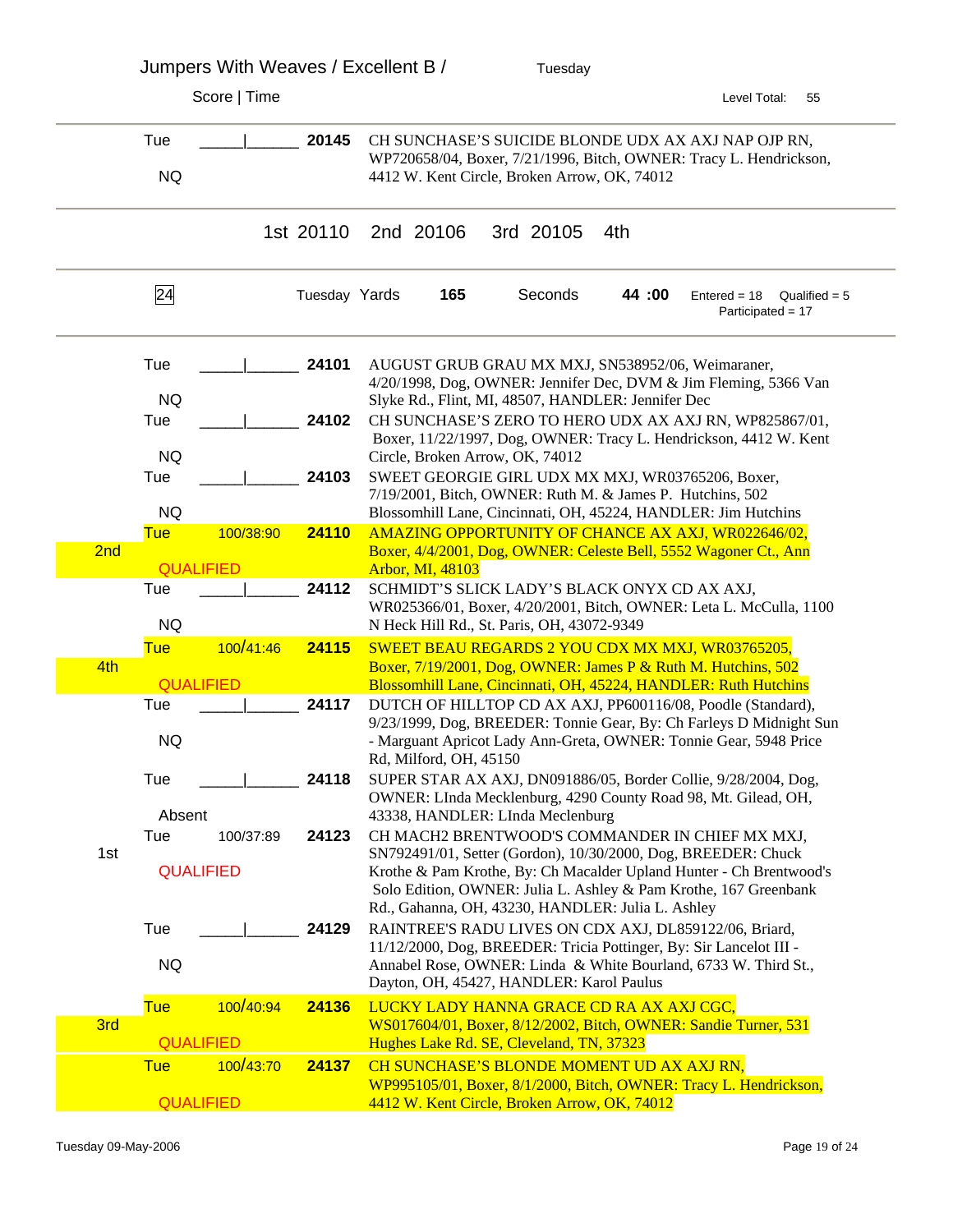Jumpers With Weaves / Excellent B / Tuesday

| Score   Time | Level Total:<br>55                                                                                                                                                                                                                   |
|--------------|--------------------------------------------------------------------------------------------------------------------------------------------------------------------------------------------------------------------------------------|
| 24138<br>Tue | SHERWOOD'S MILESIAN RN UDX MX AXJ, WP822225/03, Boxer,<br>12/11/1997, Dog, OWNER: Colleen Fleury, 16216 Bluff Rd., Prairieville,                                                                                                     |
| <b>NQ</b>    | LA, 70769                                                                                                                                                                                                                            |
| Tue<br>24139 | MACH ANDEN'S NANI KALA, WR010587/02, Boxer, 1/28/2001, Bitch,<br>OWNER: Tim and Sue Humphrey, 1727 Calle Zocalo, Thousand Oaks,                                                                                                      |
| NQ.          | CA, 91360-6833, HANDLER: Tim Humphrey                                                                                                                                                                                                |
| Tue<br>24144 | YATES ABSOLUTE PERFECTION CDAX AXJ RE, WR048653/05,<br>Boxer, 9/21/2001, Bitch, OWNER: Jennifer & Clint Yates, 281 Meadow                                                                                                            |
| <b>NQ</b>    | Bend Dr., Baton Rouge, LA, 70820, HANDLER: Jennifer Yates                                                                                                                                                                            |
| 24145<br>Tue | CH BARGARY'S RAZZMATAZZ CD AX AXJ RN, WP792922/01,                                                                                                                                                                                   |
| <b>NQ</b>    | Boxer, 6/20/1997, Bitch, OWNER: Barbara & Gary Wadge, 28496<br>Patterson Dr., LaCombe, LA, 70445, HANDLER: Barbara Wadge                                                                                                             |
| Tue<br>24114 | ENCORE'S VANITY FAIR OA OAJ, WS028654/03, Boxer, 1/2/2003,                                                                                                                                                                           |
| NQ.          | Bitch, BREEDER: C. Cates, B. Aikenhead, E. Melzer, N. Cutler, By: CH<br>Encore's Judgement Day - Encore's Kaleidoscope, OWNER: Kay<br>Chandler & Cheryl Cates, 5957 Bufkin Dr., San Jose, CA, 95123,<br><b>HANDLER: Kay Chandler</b> |
| Tue<br>24122 | SASSAFRAS HALEY SPIT'N IMAGE CD RN OA OAJ,                                                                                                                                                                                           |
| NQ.          | WR069010/04, Boxer, 6/2/2002, Bitch, OWNER: Judy Fey, 17412 Country<br>Rd. 101, Wayzata, MN, 55391                                                                                                                                   |
| 1st 24123    | 2nd 24110<br>3rd 24136<br>24115<br>4th                                                                                                                                                                                               |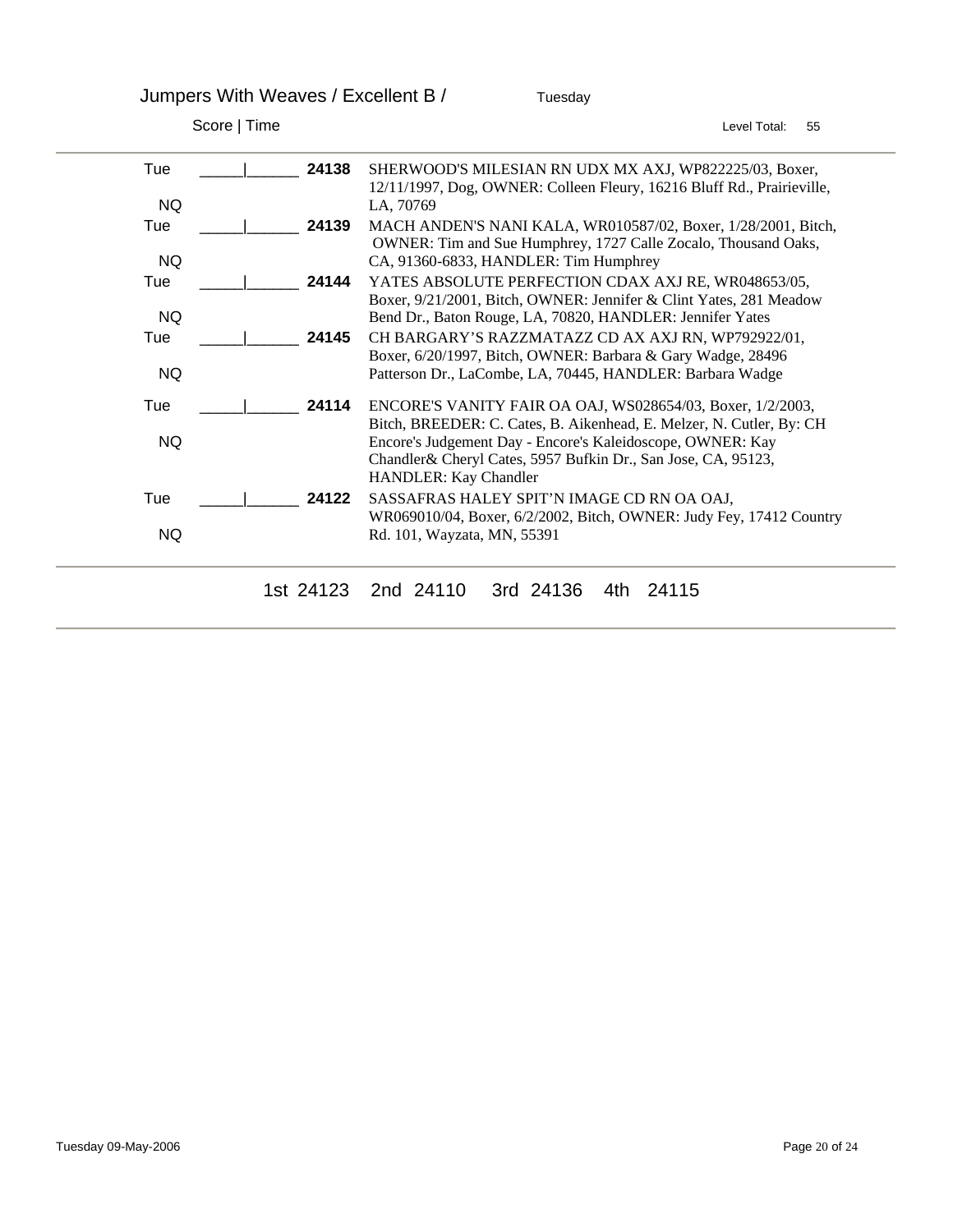|                 |                                | Score   Time |               |           |                                                                                                             |       | Level Total:<br>12                                                                                                                          |
|-----------------|--------------------------------|--------------|---------------|-----------|-------------------------------------------------------------------------------------------------------------|-------|---------------------------------------------------------------------------------------------------------------------------------------------|
|                 | 16                             |              | Tuesday Yards | 115       | Seconds                                                                                                     | 43:00 | $Entered = 2$<br>$Qualified = 2$<br>Participated = $2$                                                                                      |
| 2nd             | <b>Tue</b>                     | 100/31:13    | <b>16119</b>  |           | Fink, 2261 N. 59th St., Milwaukee, WI, 53208                                                                |       | SASHA NA NAJ CGC, 102390, Boxer, 1/10/2001, Dog, OWNER: David                                                                               |
| 1 <sub>nd</sub> | <b>QUALIFIED</b><br><b>Tue</b> | 100/31:01    | 16120         |           | 15211Shirley St., Omaha, NE, 68144, HANDLER: Toni Lootens                                                   |       | RANDI, ILP153094, Boxer, 1/15/2000, Bitch, OWNER: Brian Richard,                                                                            |
|                 | <b>QUALIFIED</b>               |              |               |           |                                                                                                             |       |                                                                                                                                             |
|                 |                                |              | 1st 16120     | 2nd 16119 | 3rd                                                                                                         | 4th   |                                                                                                                                             |
|                 | 20                             |              | Tuesday Yards | 115       | Seconds                                                                                                     | 43:00 | $Entered = 5$<br>Qualified $= 2$<br>Participated = $4$                                                                                      |
|                 | <b>Tue</b>                     | 100/41:78    | 20108         |           |                                                                                                             |       | SAVOY SICILIAN SCHATZ QUINN CD NAJ, WP936632/01, Boxer,                                                                                     |
| 1st             | <b>QUALIFIED</b>               |              |               |           | Lane, Dade City, FL, 33525-0805, HANDLER: Stephen Quinn                                                     |       | 9/4/1999, Bitch, OWNER: Mary & Stephen Quinn, 37337 Orange Blossom                                                                          |
|                 | Tue                            |              | 20111         |           |                                                                                                             |       | ENCORE'S JAVA JOLT NA CDX, WR029734/04, Boxer, 3/28/2001,                                                                                   |
|                 | Absent                         |              |               |           | Bufkin Dr., San Jose, CA, 95123                                                                             |       | Dog, BREEDER: Cheryl Cates, By: Ch Berlane's Causin and Uproar,<br>CDX SOM - Ch Encores Allure, DOM, OWNER: Kay Chandler, 5957              |
|                 | Tue<br><b>NQ</b>               |              | 20130         |           | CHANTAL'S LEIA OF WOOKIE CD, DL701610/05, Bouvier des<br>Third St., Dayton, OH, 45427, HANDLER: John Reilly |       | Flanders, 5/30/1997, Bitch, BREEDER: Chantal Claesen, By: Ch Rimmo de<br>la Ghoudier - Ch Chantal's Born Free, OWNER: Karol Paulus, 6733 W. |
| 2nd             | Tue<br><b>QUALIFIED</b>        | 100/41:88    | 20136         |           | St., Cincinnati, OH, 45209-1615                                                                             |       | BEARDORF'S AMETHYST ANGEL SC RN, HP026454/07, Rhodesian<br>Ridgeback, 10/15/2002, Bitch, OWNER: Mary Sue Suddendorf, 4122 31st              |
|                 | Tue<br><b>NQ</b>               |              | 20140         |           | KLEINS RED HOT BODI, WR071028/07, Doberman Pinscher,                                                        |       | 8/10/2002, Bitch, OWNER: Connie Sims, P.O. Box 256, Hebron, KY, 41048                                                                       |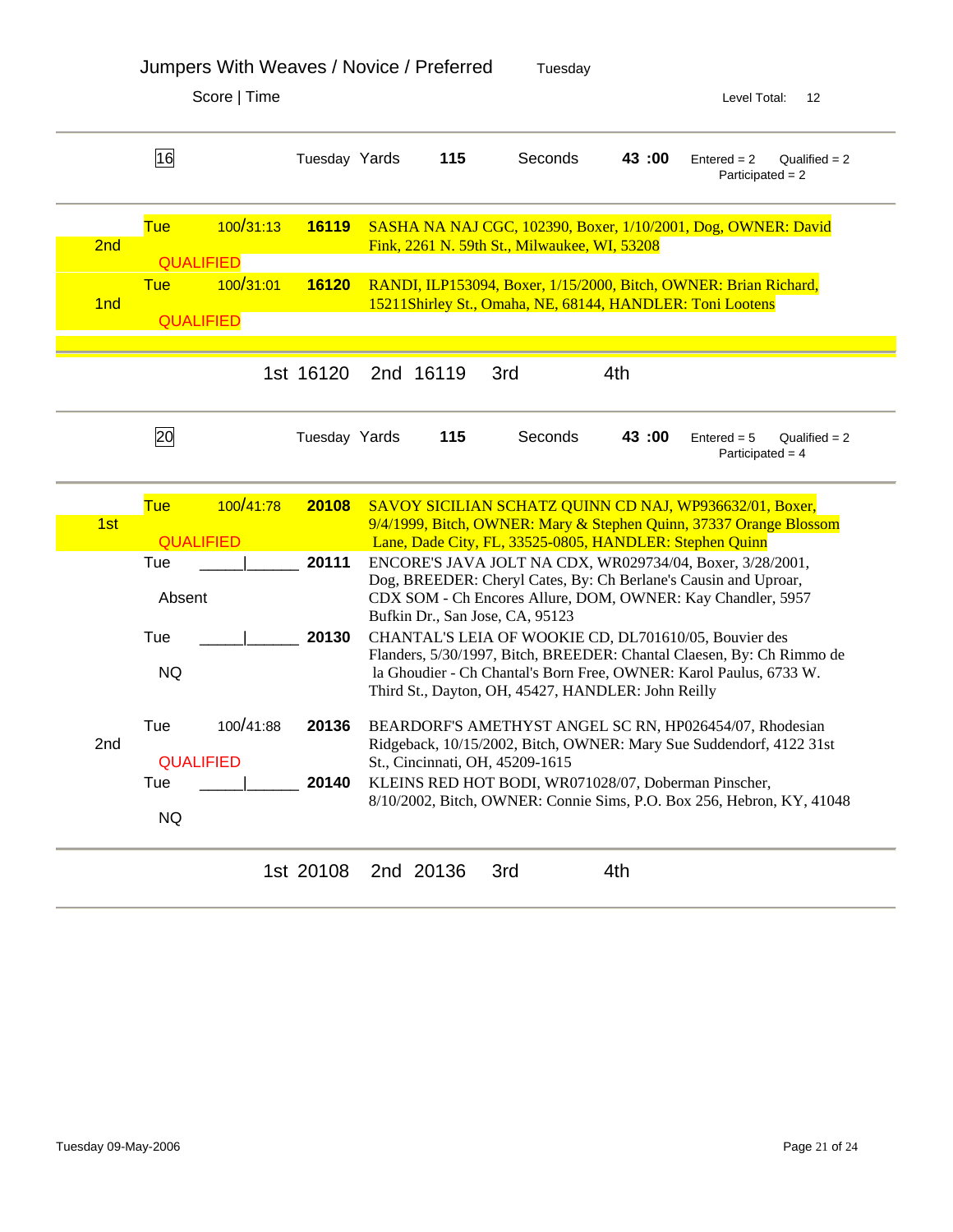|      |            | Jumpers With Weaves / Open / Preferred |               |     | Tuesday                                                                         |       |                                                                                                                                                                                              |
|------|------------|----------------------------------------|---------------|-----|---------------------------------------------------------------------------------|-------|----------------------------------------------------------------------------------------------------------------------------------------------------------------------------------------------|
|      |            | Score   Time                           |               |     |                                                                                 |       | 6<br>Level Total:                                                                                                                                                                            |
|      | 20         |                                        | Tuesday Yards | 132 | <b>Seconds</b>                                                                  | 43:00 | $Entered = 2$<br>Oualified $= 1$<br>Participated $= 2$                                                                                                                                       |
|      | Tue<br>NQ. |                                        | 20116         |     |                                                                                 |       | MISS RUBY AURORA OF LILLY NAP NJP, ILP105234, Border<br>Collie, 9/13/2002, Bitch, OWNER: Aaron Connelly & Jessica Nickel, 5619<br>Samver Rd., Cincinnati, OH, 45239, HANDLER: Aaron Connelly |
| 1st: | <b>Tue</b> | 95/40:39<br><b>QUALIFIED</b>           | 20125         |     | BRAVO'S MASQUERADE OA OAJ NAP NJP CD RN,<br>Morris Drive, Niles, MI, 49120-8732 |       | WP972681/05, Boxer, 3/27/2000, Bitch, OWNER: Ellen M Gruber, 227                                                                                                                             |
|      |            |                                        |               |     |                                                                                 |       |                                                                                                                                                                                              |
|      |            |                                        | 1st 20125 2nd |     | 3rd                                                                             | 4th   |                                                                                                                                                                                              |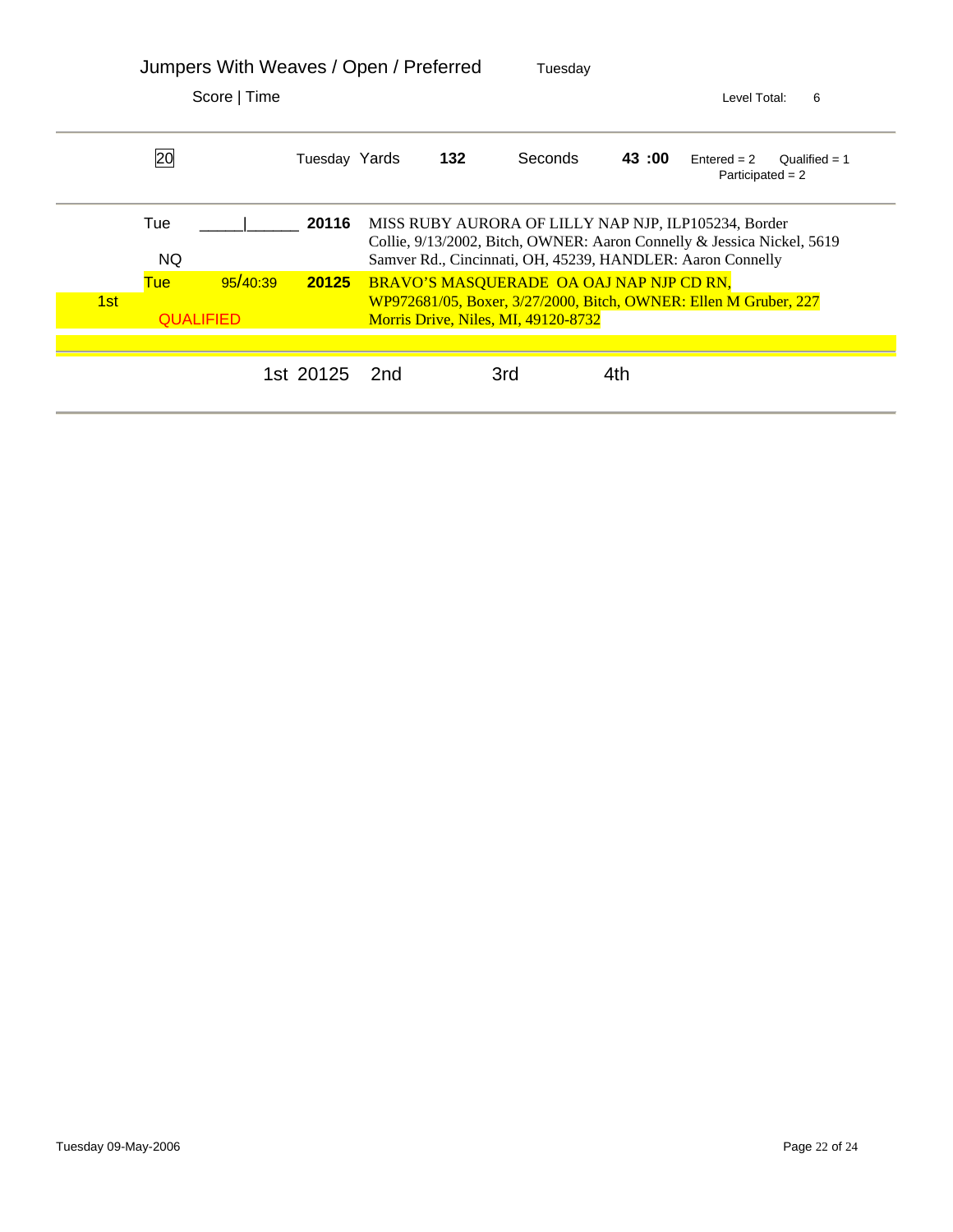Jumpers With Weaves / Excellent A / Tuesday Preferred Score | Time Level Total: 4 20 Tuesday Yards **165** Seconds **49 :00** Entered = 3 Qualified = 0 Participated = 3 Tue \_\_\_\_\_|\_\_\_\_\_\_ **20127** CH SUNBEAM'S HOLLYBERRY OF DANTE CD AX MXJ OAP OJP, SN507525/04, Gordon Setter, 12/25/1997, Bitch, BREEDER: Julia NQ Ashley, By: CH Tri-Sett Cee Cee Rider - CH Madeira's Sunbeam, CD OA OAJ NAP NJP, OWNER: Julia L. Ashley, 167 Greenbank Rd, Gahanna, OH, 43230, HANDLER: Julia Ashley Tue \_\_\_\_\_|\_\_\_\_\_\_ **20129** EVANS' FRECKLES CD OA OAJ OAP OJP, NM650096/12, Dalmatian, 11/19/1995, Dog, BREEDER: Michael E. Randall, By: Simpson's NQ Strapper's Delight - Majestic Molly, OWNER: Donald & Carol Evans, 3936 Hazel, Cincinnati, OH, 45212, HANDLER: Don Evans Tue \_\_\_\_\_|\_\_\_\_\_\_ **20141** TRADITIONS HOT TOPIC CDX AX MXJ OAP OJP, WP714102/04, Doberman Pinscher, 7/2/1996, Dog, OWNER: Connie Sims, P.O. Box 256, NQ Hebron, KY, 41048 1st 2nd 3rd 4<sup>th</sup>